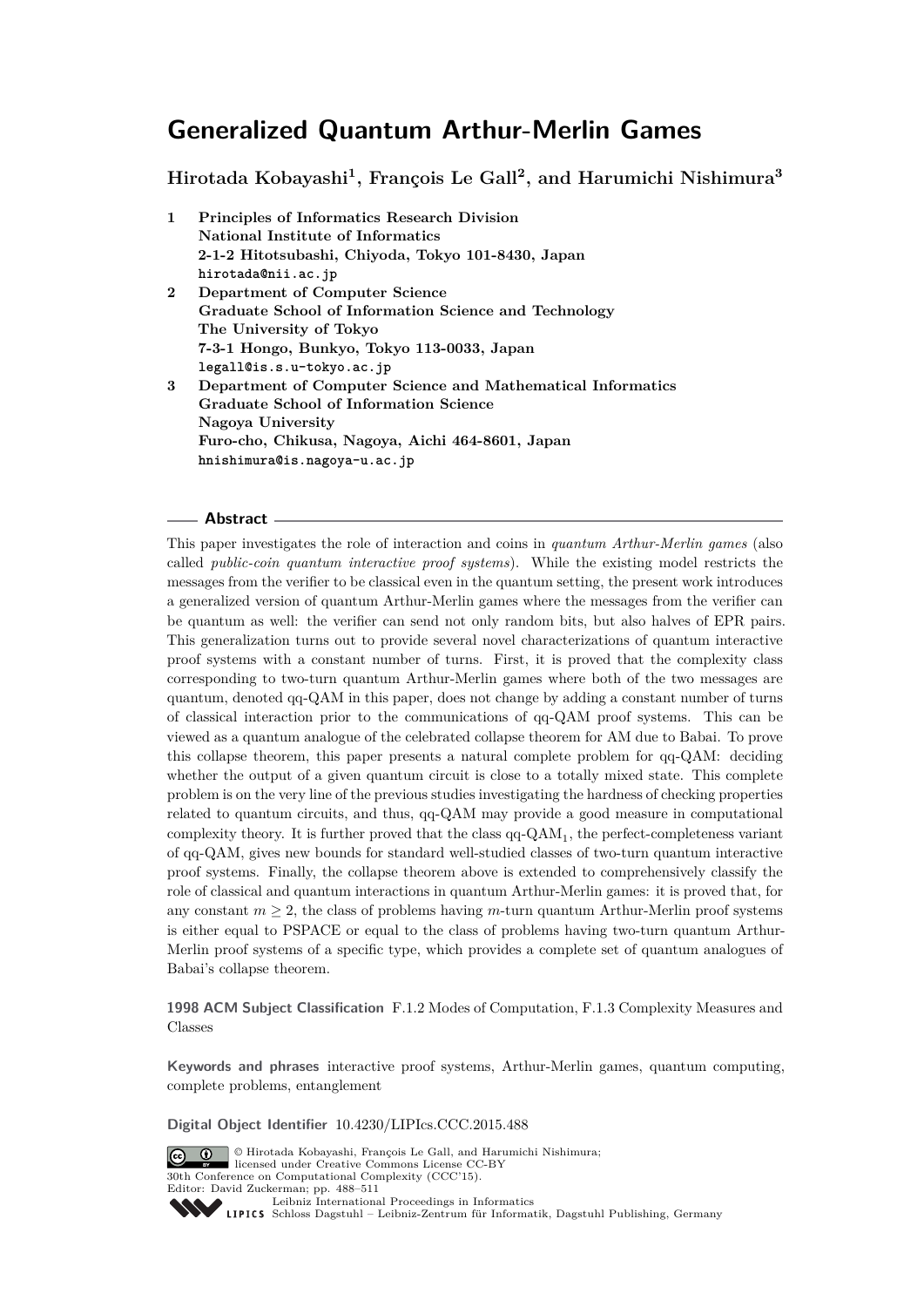## <span id="page-1-0"></span>**1 Introduction**

**Background and motivation.** Interactive proof systems [\[9,](#page-20-0) [4\]](#page-20-1) play a central role in computational complexity and have many applications such as probabilistically checkable proofs and zero-knowledge proofs. The aim of such a system is the verification of an assertion (e.g., verifying if an input is in a language) by a party implementing a polynomial-time probabilistic computation, called the verifier, interacting with another party with unlimited power, called the prover, in polynomially many turns. Two definitions are given on the secrecy of the coin which the verifier can flip: Goldwasser, Micali, and Rackoff [\[9\]](#page-20-0) defined private-coin proof systems, where the prover cannot see the outcomes of coin flips, while Babai [\[4\]](#page-20-1) defined public-coin proof systems, where the prover can see all the outcomes of coin flips. Public-coin interactive proof systems are often called Arthur-Merlin games or Arthur-Merlin proof systems, since the verifier was called Arthur and the prover was called Merlin in Ref. [\[4\]](#page-20-1).

It is natural to expect that the power of interactive proof systems depends on the number of turns of interaction. Babai [\[4\]](#page-20-1) showed, however, that as long as the number of turns is a constant at least two, the number of turns does not affect the power of Arthur-Merlin proof systems, i.e.,  $AM(m) = AM(2)$  for any constant  $m \geq 2$  (the *collapse theorem*), where AM(*m*) is the class of problems having *m*-turn Arthur-Merlin proof systems. Goldwasser and Sipser [\[10\]](#page-20-2) then showed that a private-coin interactive proof system can be simulated by an Arthur-Merlin proof system by adding two turns, and thus, these two types of interactive proof systems are computationally equivalent. By the above results, the class of problems having interactive proof systems of a constant number of turns is equal to  $AM(2)$ (regardless of definitions with public coins or private coins), and this class is nowadays called AM. The class AM is believed to be much smaller than PSPACE, as it is contained in  $\Pi_2^{\rm P}$ in the second level of the polynomial-time hierarchy [\[22,](#page-21-0) [4\]](#page-20-1). On the contrary, the class of problems having more general interactive proof systems of polynomially many turns, called IP, does coincide with PSPACE [\[26,](#page-21-1) [23,](#page-21-2) [28\]](#page-21-3) (again regardless of definitions with public coins or private coins [\[10,](#page-20-2) [29\]](#page-21-4)).

Quantum interactive proof systems were introduced by Watrous [\[34\]](#page-22-0), and the class of problems having quantum interactive proof systems is called QIP. In the quantum world, the importance of the number of turns in interactive proof systems is drastically changed. The first paper on quantum interactive proofs [\[34\]](#page-22-0) already proved the surprising power of quantum interactive proof systems with a constant number of turns, by showing that any problem in PSPACE has a three-turn quantum interactive proof system. Kitaev and Watrous [\[16\]](#page-21-5) then proved that any quantum interactive proof system can be simulated by a three-turn quantum interactive proof system, namely,  $QIP = QIP(3)$ , where  $QIP(m)$  denotes the class of problems having *m*-turn quantum interactive proof systems. Finally, the recent result QIP = PSPACE by Jain, Ji, Upadhyay, and Watrous [\[13\]](#page-21-6) completely characterized the computational power of quantum interactive proof systems with three turns or more. In contrast, despite a number of intensive studies  $[33, 36, 14, 12]$  $[33, 36, 14, 12]$  $[33, 36, 14, 12]$  $[33, 36, 14, 12]$  $[33, 36, 14, 12]$  $[33, 36, 14, 12]$  $[33, 36, 14, 12]$ , still very little is known on the class  $QIP(2)$  corresponding to *two-turn* quantum interactive proof systems, and characterizing the computational power of two-turn quantum interactive proof systems is one of the main open problems in this field.

A public-coin version of quantum interactive proof systems was first introduced by Marriott and Watrous [\[24\]](#page-21-9), named quantum Arthur-Merlin proof systems, where the messages from the verifier are restricted to classical strings consisting only of outcomes of polynomially many attempts of a fair coin flip. They then showed that three-turn quantum Arthur-Merlin proof systems can simulate three-turn standard quantum interactive proof systems, and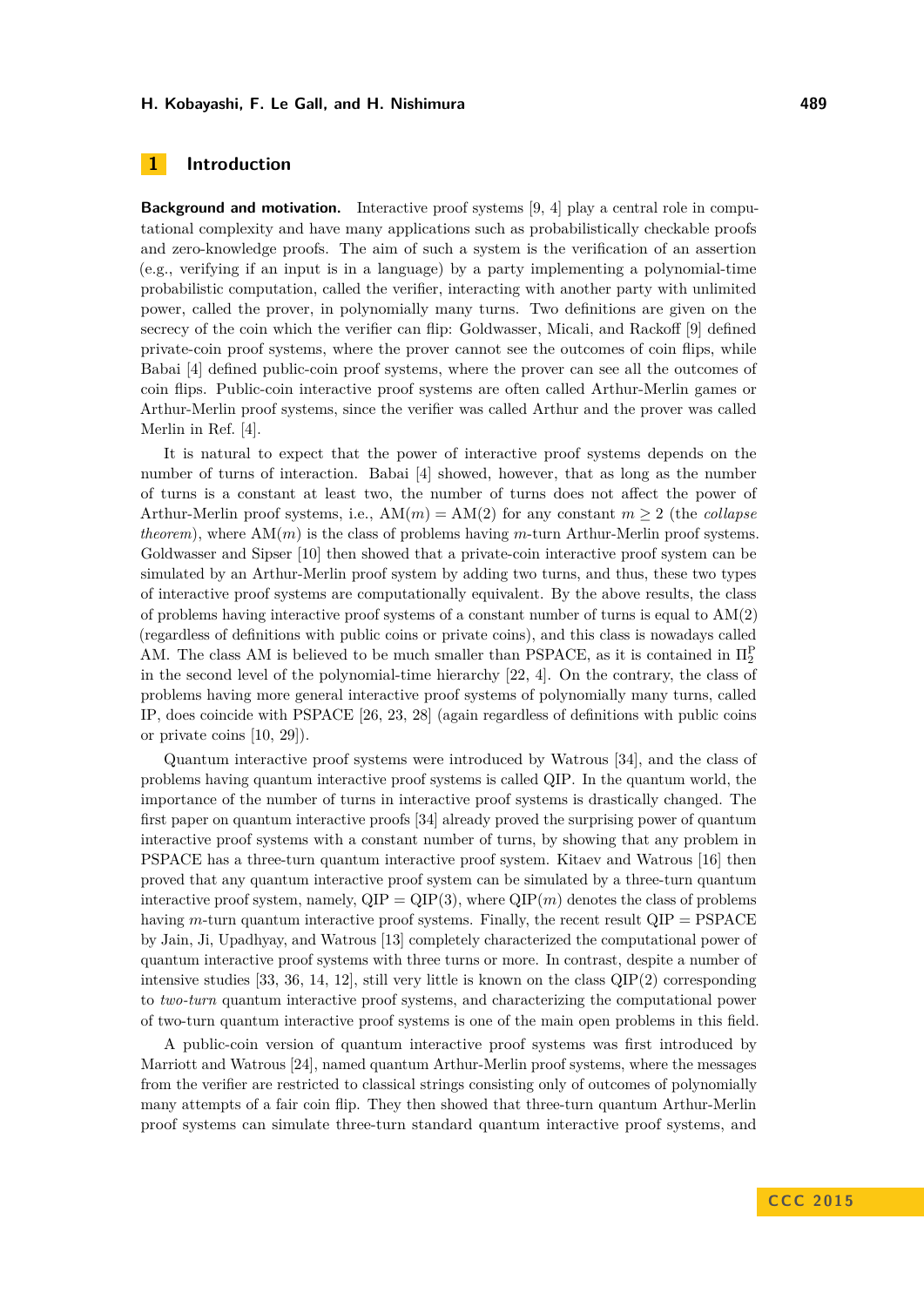hence the corresponding class, denoted QMAM, coincides with  $QIP = PSPACE$ . They also investigated the case of two-turn quantum Arthur-Merlin proof systems and showed that the corresponding class, denoted QAM, is included in BP · PP, a subclass of PSPACE obtained by applying the BP operator to the class PP, which is still the only nontrivial upper bound known for QAM.

**Results and their meanings.** This paper introduces a "fully quantum" version of quantum Arthur-Merlin proof systems, which generalizes the existing quantum Arthur-Merlin proof systems in Ref. [\[24\]](#page-21-9). In this generalized model, the verifier can send quantum messages, but these messages can be used only for sharing EPR pairs with the prover, i.e., the verifier at his/her turn first generates polynomially many EPR pairs and then sends one half of each of them to the prover. Recall that classical public-coin messages can be interpreted as messages for sharing uniform randomness between the verifier and the prover. In this context, sharing EPR pairs would be the most natural quantum analogue of sharing randomness, and thus, the model introduced above may be viewed as a natural full-quantum version of quantum Arthur-Merlin proof systems.

The main interest in this model is again on the two-turn case, as allowing three or more turns in this model obviously hits the PSPACE ceiling. Let qq-QAM be the class of problems having two-turn "fully quantum" Arthur-Merlin proof systems, i.e., two-turn quantum interactive proof systems in which the first message from the verifier consists only of polynomially many halves of EPR pairs. Note that the only difference from the existing class QAM lies in the type of the message from the verifier: uniform random classical bits are replaced by halves of EPR pairs. The main goal of this paper is to investigate the computational power of this class qq-QAM in order to figure out the advantages offered by sharing EPR pairs rather than classical randomness, and more generally, to make a step forward in the understanding of two-turn quantum interactive proof systems.

While the class qq-QAM is the main target of investigation, this paper further studies the power of various models of quantum Arthur-Merlin proofs with quantum/classical messages. For any constant  $m \ge 1$  and any message-types  $t_1, \ldots, t_m$  in  $\{c, q\}$ , let  $t_m \cdots t_1$ -QAM $(m)$  be the class of problems having *m*-turn quantum interactive proof systems with the following restrictions:

- For any odd *j*,  $1 \leq j \leq m$ , the  $(m j + 1)$ st message (or the *j*th message counting from the last), which is the message from the prover sent at the  $(m - j + 1)$ st turn, is a quantum message if  $t_j = q$ , and is restricted to a classical message if  $t_j = c$ .
- For any even  $j, 1 \leq j \leq m$ , at the  $(m j + 1)$ st turn, which is a turn for the verifier, the verifier first generates polynomially many EPR pairs and then sends halves of them if  $t_i = q$ , while the verifier first flips a fair coin polynomially many times and then sends their outcomes if  $t_i = c$ .

The class  $t_m \cdots t_1$ -QAM $(m)$  may be simply written as  $t_m \cdots t_1$ -QAM when there is no ambiguity in the number of turns: for instance,  $qq-QAM(2)$  may be abbreviated to  $qq-QAM$ . Note that the classes QAM and QMAM defined in Ref. [\[24\]](#page-21-9) are exactly the classes cq-QAM and qcq-QAM, respectively. The class cc-QAM corresponds to two-turn public-coin quantum interactive proofs with classical communications: the verifier sends a question consisting only of outcomes of polynomially many attempts of a fair coin flip, then the prover responds with polynomially many classical bits, and the final verification is done by the verifier via polynomial-time quantum computation. By definition, AM  $\subseteq$  cc-QAM  $\subseteq$  cq-QAM  $\subseteq$  qq-QAM  $\subseteq$  QIP(2).

As mentioned above, the main target in this paper is the class qq-QAM. First, it is proved that the power of qq-QAM proof systems does not change by adding a constant number of turns of classical interaction prior to the communications of qq-QAM proof systems.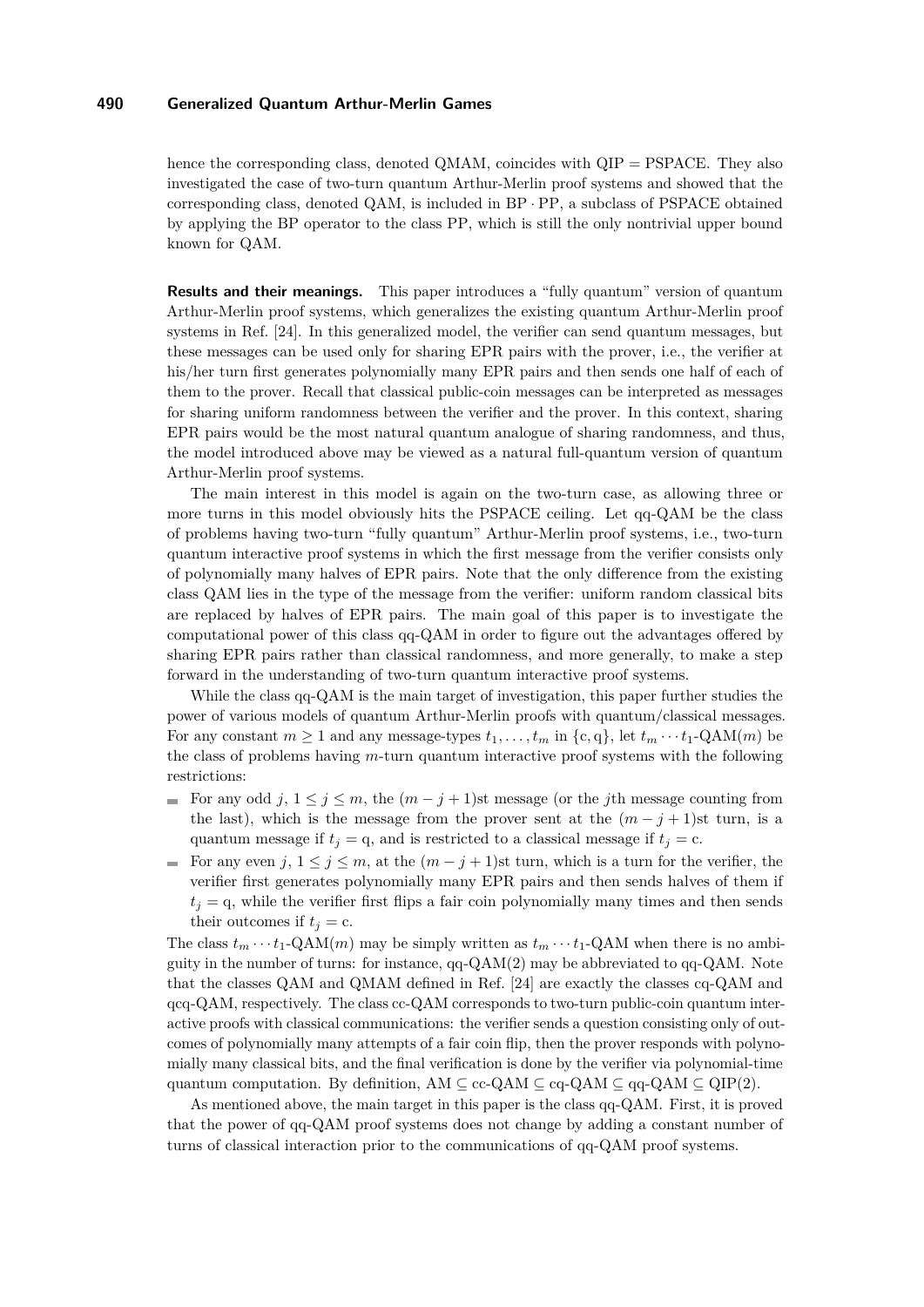#### <span id="page-3-0"></span> $\blacktriangleright$  **Theorem 1.1.** For any constant  $m \geq 2$ , c  $\cdots$  cqq-QAM(*m*) = qq-QAM.

In stark contrast to this, as mentioned before and will be stated clearly in Theorem [1.7,](#page-5-0) adding one turn of prior quantum interaction gives qq-QAM proof systems the full power of quantum interactive proof systems (i.e., the resulting class is PSPACE). Hence, Theorem [1.1](#page-3-0) may be viewed as a quantum analogue of Babai's collapse theorem [\[4\]](#page-20-1) for the class qq-QAM.

The proof of Theorem [1.1](#page-3-0) comes in three parts: The first part proves that, for any constant  $m \geq 4$ ,  $c \cdots$  cqq-QAM $(m)$  is necessarily included in ccqq-QAM. The second part proves that cqq-QAM is included in qq-QAM. Finally, the third part proves that ccqq-QAM is included in qq-QAM, by using the containment proved in the second part.

The first part is proved by carefully extending the argument in Babai's collapse theorem. The core idea of Babai's proof is that, by a probabilistic argument applied to a parallel repetition of the original proof system, the order of the verifier and the prover in the first three turns of the original system can be switched, which results in another proof system that has fewer number of turns. When proving the first part, the messages of the first three turns of the original *m*-turn quantum Arthur-Merlin proof system are classical, and thus, the argument in Babai's collapse theorem still works.

The proof of the second part is one of the highlights of this paper. The main difficulty in proving this part (and the third part) is that the argument used in Babai's collapse theorem fails when any of the first three turns is quantum in the starting proof system.

To overcome this difficulty, this paper first provides a natural complete promise problem for qq-QAM, namely, the CLOSE IMAGE TO TOTALLY MIXED (CITM) problem, which asks to check if the image of a given quantum circuit can be close to a totally mixed state, formally defined as follows.

|        | CLOSE IMAGE TO TOTALLY MIXED PROBLEM: $CITM(a, b)$                                                                                                          |
|--------|-------------------------------------------------------------------------------------------------------------------------------------------------------------|
| Input: | A description of a quantum circuit Q acting on $q_{all}$ qubits that has $q_{in}$ spec-<br>ified input qubits and $q_{\text{out}}$ specified output qubits. |
|        | <b>Yes Instances:</b> There exists a $q_{\text{in}}$ -qubit state $\rho$ such that $D(Q(\rho), (I/2)^{\otimes q_{\text{out}}}) \leq a$ .                    |
|        | <b>No Instances:</b> For any $q_{\text{in}}$ -qubit state $\rho$ , $D(Q(\rho), (I/2)^{\otimes q_{\text{out}}}) \geq b$ .                                    |

Here,  $D(\cdot, \cdot)$  denotes the trace distance,  $Q(\rho)$  is the  $q_{\text{out}}$ -qubit output state of  $Q$  when the input state was  $\rho$  (i.e., the reduced state obtained by tracing out the space corresponding to the  $(q_{all} - q_{out})$  non-output qubits after applying  $Q$  to  $\rho \otimes (|0\rangle\langle 0|)^{\otimes (q_{all}-q_{in})}$ , and *I* is the identity operator of dimension two (and thus,  $(I/2)^{\otimes q_{\text{out}}}$  corresponds to the totally mixed state of *q*out qubits). The following completeness result is proved.

<span id="page-3-1"></span>▶ **Theorem 1.2.** *For any constants a and b in* (0, 1) *such that*  $(1 - a)^2 > 1 - b^2$ , CITM(*a, b*) *is* qq*-*QAM*-complete under polynomial-time many-one reduction.*

Then the core idea for proving the second part is to use the structure of this complete problem that yes-instances are witnessed by the existence of a quantum state (i.e., the ∃ quantifier appears in the first place), while no such witness quantum state exists for noinstances (i.e., the  $\forall$  quantifier appears in the first place). This makes it possible to incorporate the first turn of the cqq-QAM system into the input quantum state of the complete problem CITM (as the quantifier derived from the first turn of the cqq-QAM system matches the quantifier derived from the complete problem CITM), and thus, any problem in cqq-QAM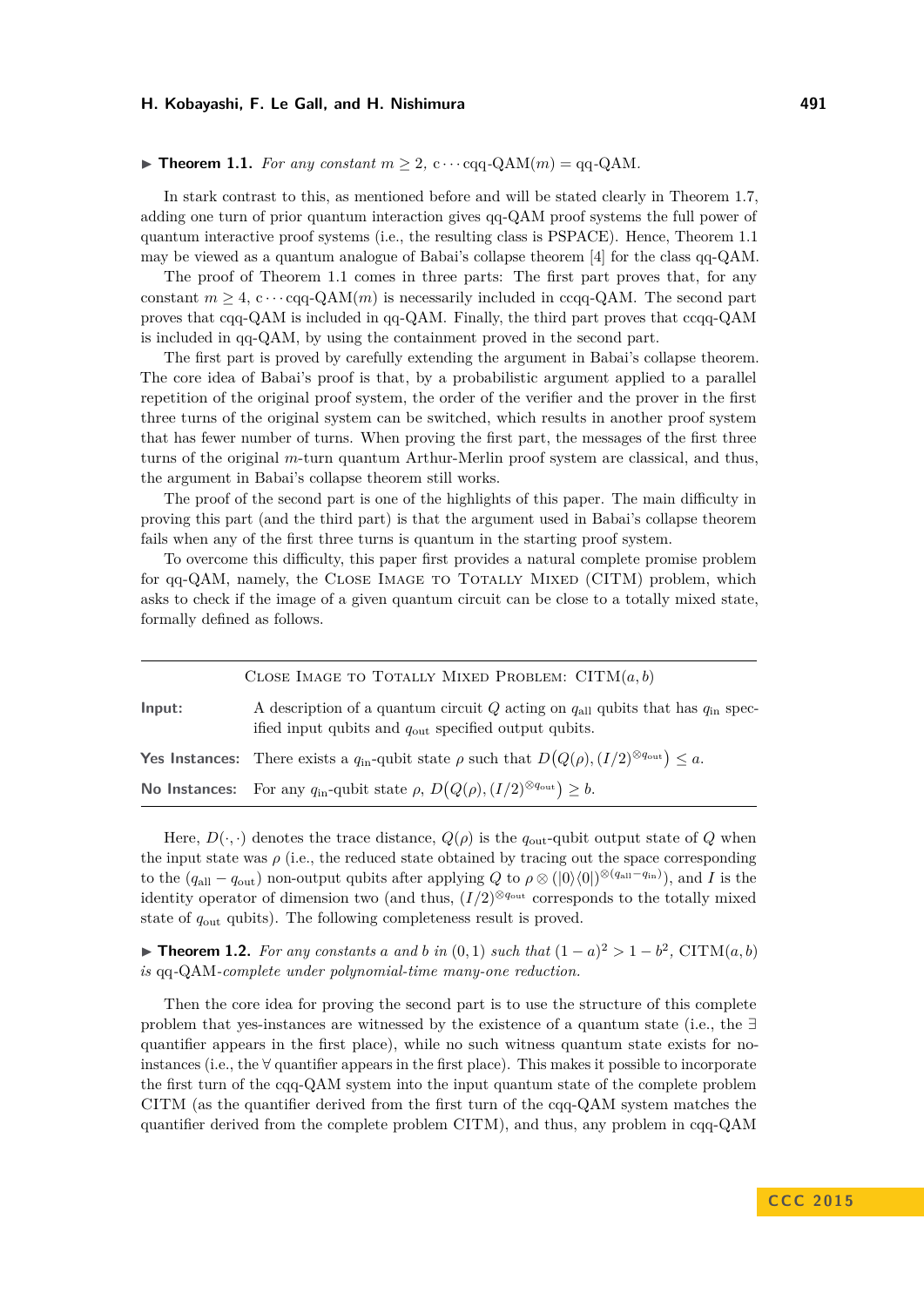can be reduced in polynomial time to the CITM problem with appropriate parameters, which is in qq-QAM.

Actually, for the proof, whether the image of a constructed quantum circuit can be close to a totally mixed state is partly evaluated by using the maximum output entropy of quantum channels, which shows implicitly the qq-QAM-completeness of another problem that asks to check whether the maximum output entropy of a quantum channel is larger than a given value or not. More formally, the following MAXIMUM OUTPUT QUANTUM ENTROPY Approximation (MaxOutQEA) problem is also qq-QAM-complete.

|        | MAXIMUM OUTPUT QUANTUM ENTROPY APPROXIMATION PROBLEM: MAXOUTQEA                                              |
|--------|--------------------------------------------------------------------------------------------------------------|
| Input: | A description of a quantum circuit that specifies a quantum channel $\Phi$ , and<br>a positive integer $t$ . |
|        | <b>Yes Instances:</b> $S_{\text{max}}(\Phi) \geq t + 1$ .                                                    |
|        | No Instances: $S_{\text{max}}(\Phi) \leq t-1$ .                                                              |

Here,  $S_{\text{max}}(\cdot)$  denotes the maximum output von Neumann entropy. Namely, for any quantum channel  $\Phi$ ,  $S_{\text{max}}(\Phi) = \max_{\rho} S(\Phi(\rho))$ , where  $S(\cdot)$  denotes the von Neumann entropy and  $\Phi(\rho)$ is the output quantum state of  $\Phi$  when the input quantum state to it was  $\rho$ .

<span id="page-4-0"></span>▶ **Theorem 1.3.** MAXOUTQEA *is* qq-QAM-complete under polynomial-time many-one *reduction.*

Finally, the third part of the proof of Theorem [1.1](#page-3-0) is obtained by first providing a randomized reduction from a problem in ccqq-QAM to a problem in cqq-QAM, and then using the containment proved in the second part for the resulting problem in cqq-QAM.

Besides its usefulness in proving Theorem [1.1,](#page-3-0) the complete problem CITM is of independent interest in the following sense. Recall that problems with formulations similar to CITM have already been studied, and were crucial to understand and characterize several complexity classes related to quantum interactive proof systems: testing closeness between the images of two given quantum circuits is QIP-complete [\[27\]](#page-21-10) (and hence PSPACE-complete), testing closeness between the state produced by a given circuit and the image of another quantum circuit is QIP(2)-complete [\[32\]](#page-22-3) (see also Ref. [\[12\]](#page-21-8)), testing closeness between the two states produced by two given quantum circuits is QSZK-complete [\[33,](#page-22-1) [35\]](#page-22-4), and testing closeness between the state produced by a quantum circuit and the totally mixed state is NIQSZKcomplete [\[18,](#page-21-11) [8\]](#page-20-3). Theorem [1.2](#page-3-1) shows that the class qq-QAM, besides its theoretical interest in the context of interactive proofs, is a very natural one that actually corresponds to a concrete computational problem that is on this line of studies investigating the hardness of checking properties related to quantum circuits. Since CITM corresponds to the remaining pattern (image versus totally mixed state), Theorem [1.2](#page-3-1) provides the last piece for characterizing the hardness of these kinds of computational problems.

The complete problem  $MAXOUTQEA$  is also on the very line of the previous studies. Indeed, it is known that the following problems characterize the power of various models of quantum interactive proofs: deciding which of the two states produced by two given quantum circuits has higher entropy is QSZK-complete [\[6\]](#page-20-4), and checking whether the entropy of the state produced by a given quantum circuit is larger than a given value or not is NIQSZK-complete [\[6,](#page-20-4) [8\]](#page-20-3). Along this line, MaxOutQEA is the first entropy-related problem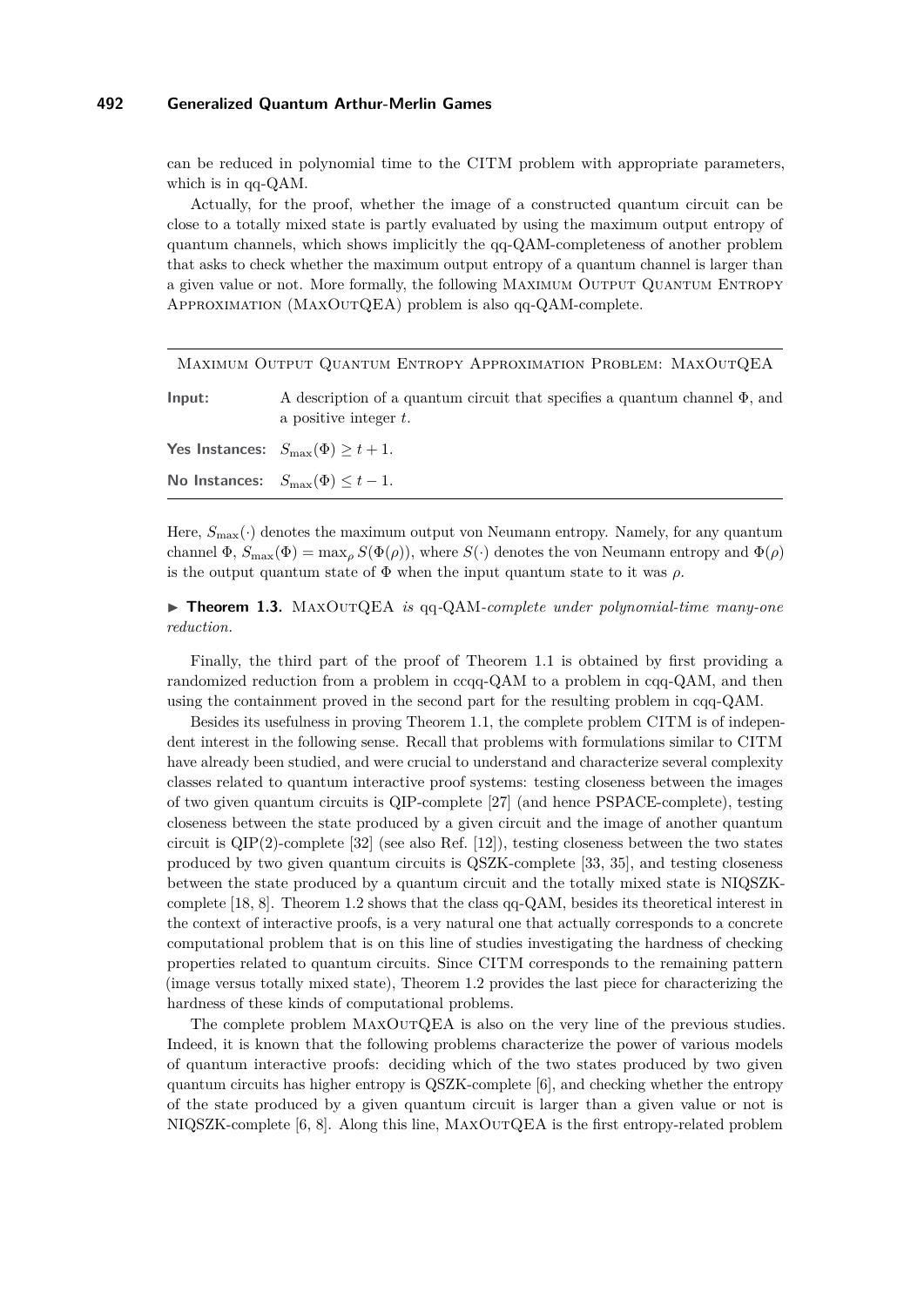that characterizes the power of quantum interactive proofs without zero-knowledge property, which may be worthy of note.

It is further proved that the class cq-QAM (i.e., the standard QAM) is necessarily contained in the one-sided bounded error version of qq-QAM of perfect completeness, denoted by qq-QAM<sub>1</sub> (throughout this paper, the perfect completeness version of each complexity class is indicated by adding the subscript "1").

## <span id="page-5-1"></span> $\blacktriangleright$  **Theorem 1.4.** cq-QAM  $\subseteq$  qq-QAM<sub>1</sub>.

One useful property when proving this theorem is that the proof of Theorem [1.1](#page-3-0) does not harm the perfect completeness property, i.e., the equality  $c \cdots cqq$ -QAM<sub>1</sub> $(m) = qq$ -QAM<sub>1</sub> also holds for any constant  $m \geq 2$ . Especially, the class ccqq-QAM<sub>1</sub> is included in the class qq-QAM<sub>1</sub>, and thus, one has only to prove that cq-QAM is included in ccqq-QAM<sub>1</sub>. This can be proved by combining the classical technique due to Cai [\[7\]](#page-20-5) for proving  $AM = AM_1$ (which itself originates in the proof of BPP  $\subseteq \Sigma_2^{\mathcal{P}}$  due to Lautemann [\[22\]](#page-21-0)), and the recent result that any problem in QMA has a one-sided bounded error quantum Merlin-Arthur proof system of perfect completeness in which Arthur and Merlin initially share a constant number of EPR pairs  $[20]$  (which in particular implies that QMA is included in  $qq\text{-}QAM_1$ ). Now the point is that, using two classical turns, the classical technique in Ref. [\[7\]](#page-20-5) can be used to generate polynomially many instances of a (promise) QMA problem, all of which are QMA yes-instances if the input was a yes-instance, while at least one of which is a QMA no-instance with high probability if the input was a no-instance. Hence, by making use of the proof system in Ref. [\[20\]](#page-21-12) for each QMA instance, which essentially runs polynomially many attempts of a protocol of qq-QAM type in parallel to check that none of them results in rejection, one obtains a proof system of ccqq-QAM type with perfect completeness.

An immediate corollary of this theorem is the first nontrivial upper bound for QAM in terms of quantum interactive proofs.

## $\blacktriangleright$  **Corollary 1.5.** QAM  $\subseteq$  QIP<sub>1</sub>(2).

Here,  $\text{QIP}_1(2)$  denotes the class of problems having two-turn quantum interactive proof systems of perfect completeness. This also improves the best known lower bound of  $QIP_1(2)$  (from QMA shown in Ref. [\[20\]](#page-21-12) to QAM). By using the fact  $MQA = MQA_1$  (a.k.a.,  $\text{QCMA} = \text{QCMA}_1$ ) stating that classical-witness QMA systems can be made perfectly complete [\[15\]](#page-21-13), a technique similar to the proof of Theorem [1.4](#page-5-1) proves that perfect completeness is achievable in cc-QAM.

## <span id="page-5-2"></span> $\blacktriangleright$  **Theorem 1.6.** cc-QAM = cc-QAM<sub>1</sub>.

Finally, results similar to Theorem [1.1](#page-3-0) can be derived for other complexity classes related to generalized quantum Arthur-Merlin proof systems. Namely, the following complete characterization is proved on the power of generalized quantum Arthur-Merlin proofs involving a constant number of turns, which can be viewed as the complete set of quantum analogues of Babai's collapse theorem.

▶ **Theorem 1.7.** *The following four properties hold:* 

- (i) For any constant  $m \geq 3$  and any message-types  $t_1, \ldots, t_m$  in  $\{c, q\}$ , if there exists an *index*  $j \geq 3$  *such that*  $t_j = q$ *, then*  $t_m \cdots t_1$ -QAM $(m)$  = PSPACE*.*
- (ii) *For any constant*  $m \geq 2$  *and any message-type t in* {c, q}, c · · · cqt*-*QAM(*m*) = qq*-*QAM.
- (iii) *For any constant*  $m > 2$ ,  $c \cdots cq$ -QAM $(m) = cq$ -QAM $(= QAM)$ .
- <span id="page-5-0"></span>(iv) *For any constant*  $m \geq 2$ ,  $c \cdots c$ *-*QAM $(m) = cc$ -QAM*.*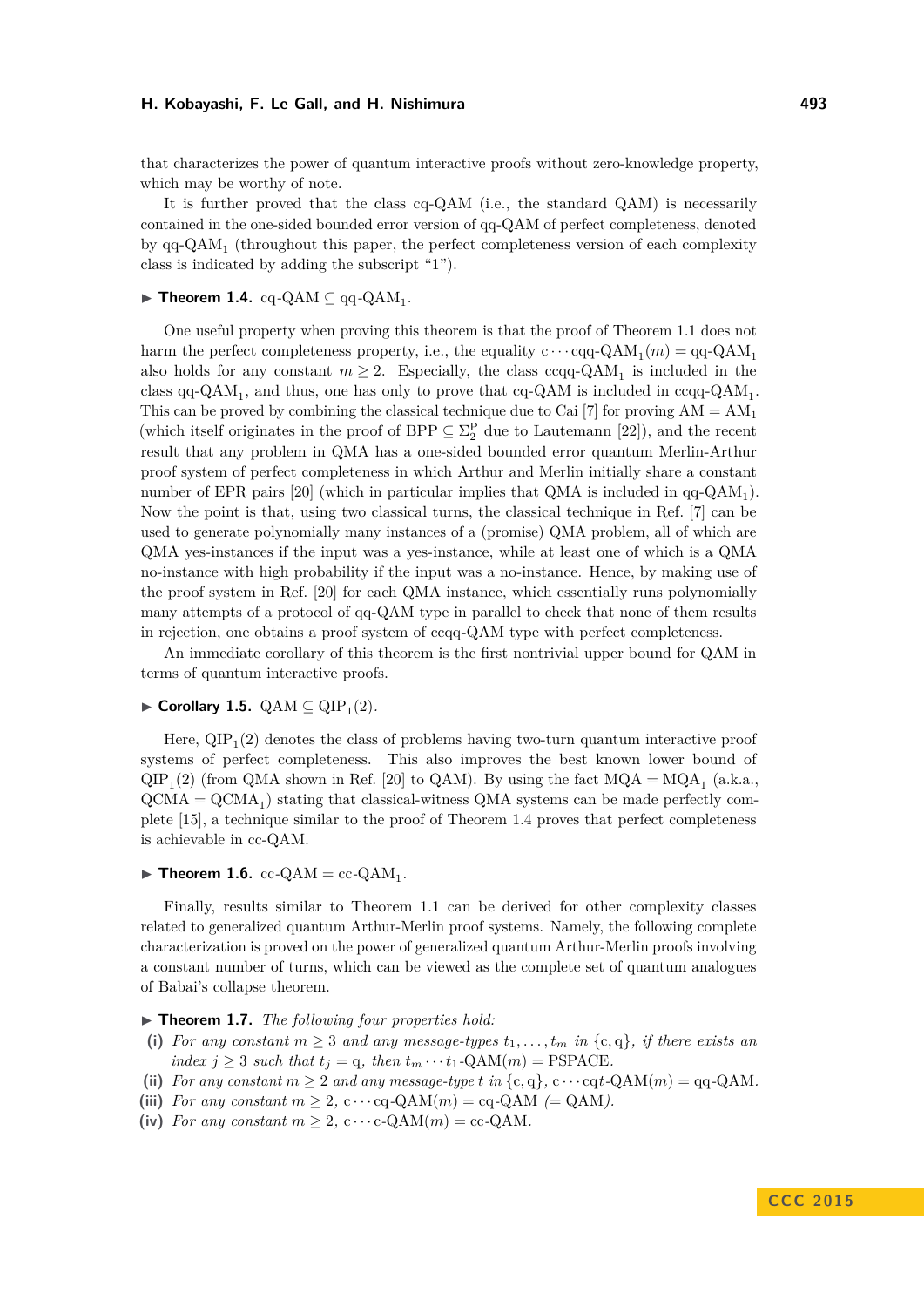**Further related work.** There are several studies in which relevant subclasses of qq-QAM were treated. The class  $QMA^{\text{const-EPR}}$  was introduced in Ref. [\[20\]](#page-21-12) to give an upper bound of  $\text{QMA}$  by its one-sided bounded error subclass  $\text{QMA}_1^{\text{const-EPR}}$  with perfect completeness. This  $\mathbf{QMA}^{\text{const-EPR}}$  is an obvious subclass of qq-QAM with a restriction that the first message from the verifier consists of not polynomially many but a constant number of halves of EPR pairs. The class qq-QAM may be called  $\dot{Q}$ MA<sup>poly-EPR</sup>, following the notation in Ref. [\[20\]](#page-21-12). Another subclass of qq-QAM is the class NIQSZK studied in Refs. [\[18,](#page-21-11) [8\]](#page-20-3) that corresponds to non-interactive quantum statistical zero-knowledge proof systems, where the zero-knowledge property must also be satisfied.

**Organization of the paper.** Section [2](#page-6-0) summarizes the notions and properties that are used throughout this paper. Section [3](#page-8-0) presents formal definitions of generalized quantum Arthur-Merlin proof systems. Section [4](#page-11-0) provides a sketch of a proof of the qq-QAM-completeness of the CITM problem. Section [5](#page-13-0) then proves Theorem [1.1,](#page-3-0) the collapse theorem for qq-QAM. This essentially shows the qq-QAM-hardness of the MaxOutQEA problem also. Section [6](#page-17-0) treats the inclusion of the standard QAM in  $qq-QAM_1$  (Theorem [1.4\)](#page-5-1). Section [7](#page-18-0) proves Theorem [1.7,](#page-5-0) the complete classification of the complexity classes derived from generalized quantum Arthur-Merlin proof systems. Finally, Section [8](#page-19-0) concludes the paper with some open problems. A proof of the MaxOutQEA problem being in qq-QAM is provided in the appendix, which completes the proof of the qq-QAM-completeness of MaxOutQEA (Theorem [1.3\)](#page-4-0). Some of the technical proofs are relegated to the full version [\[19\]](#page-21-14) of this paper.

## <span id="page-6-0"></span>**2 Preliminaries**

Throughout this paper, let  $\mathbb N$  and  $\mathbb Z^+$  denote the sets of positive and nonnegative integers, respectively, and let  $\Sigma = \{0,1\}$  denote the binary alphabet set. A function  $f: \mathbb{Z}^+ \to \mathbb{N}$  is *polynomially bounded* if there exists a polynomial-time deterministic Turing machine that outputs  $1^{f(n)}$  on input  $1^n$ . A function  $f: \mathbb{Z}^+ \to [0,1]$  is *negligible* if, for any polynomially bounded function  $g: \mathbb{Z}^+ \to \mathbb{N}$ , the inequality  $f(n) < 1/g(n)$  holds for all but finitely many values of *n*.

**Quantum fundamentals.** We assume the reader is familiar with the quantum formalism, including pure and mixed quantum states, density operators, and measurements, as well as the quantum circuit model (see Refs. [\[25,](#page-21-15) [17,](#page-21-16) [37\]](#page-22-5), for instance). Some notations and properties are summarized here for later use.

For each *k* in N, let  $\mathbb{C}(\Sigma^k)$  denote the  $2^k$ -dimensional complex Hilbert space whose standard basis vectors are indexed by the elements in  $\Sigma^k$ . In this paper, all Hilbert spaces are complex and have dimension a power of two. For a Hilbert space  $\mathcal{H}$ , let  $\mathbf{L}(\mathcal{H})$  denote the set of linear operators over H (i.e., the set of linear mappings from H to itself), and let  $D(H)$ denote the set of density operators over H. For Hilbert spaces H and K, let  $\mathbf{C}(\mathcal{H},\mathcal{K})$  denote the set of quantum channels from  $\mathbf{D}(\mathcal{H})$  to  $\mathbf{D}(\mathcal{K})$  (i.e., the set of linear mappings from  $\mathbf{L}(\mathcal{H})$ to  $\mathbf{L}(\mathcal{K})$  that are completely positive and trace-preserving). As usual, let

$$
|\Phi^+\rangle=\frac{1}{\sqrt{2}}(|00\rangle+|11\rangle)
$$

denote the two-qubit state in  $\mathbb{C}(\Sigma^2)$  that forms an EPR pair, and let

$$
X = \begin{pmatrix} 0 & 1 \\ 1 & 0 \end{pmatrix}, \quad Z = \begin{pmatrix} 1 & 0 \\ 0 & -1 \end{pmatrix}
$$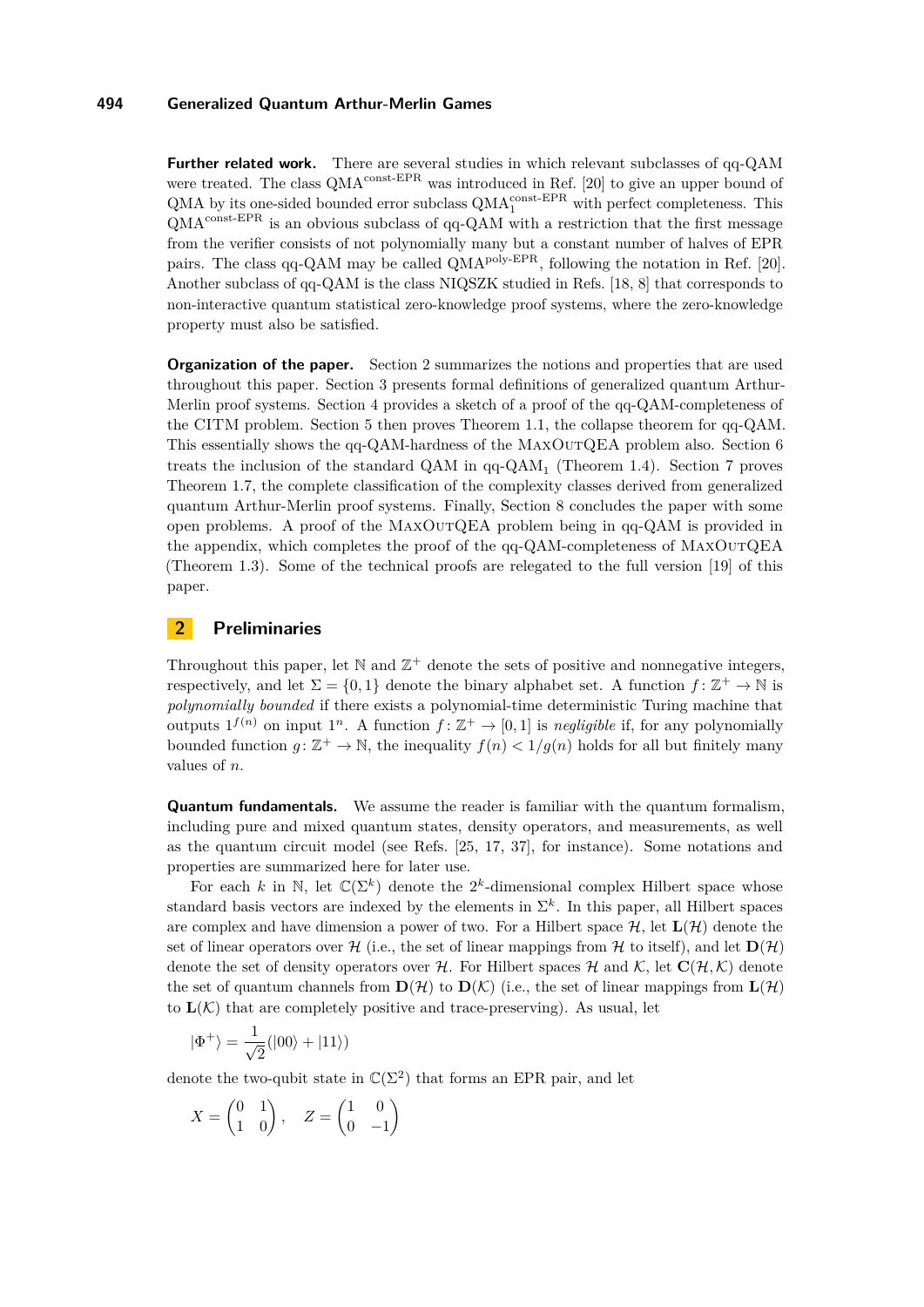denote the Pauli operators. For convenience, we may identify a unitary operator with the unitary transformation it induces. In particular, for a unitary operator *U*, the induced unitary transformation is also denoted by *U*.

For a linear operator *A*, the *trace norm* of *A* is defined by

 $||A||_{\text{tr}} = \text{tr} \sqrt{A^{\dagger} A}.$ 

For a Hilbert space  $\mathcal{H}$  and two quantum states  $\rho$  and  $\sigma$  in  $\mathbf{D}(\mathcal{H})$ , the *trace distance* between  $\rho$  and  $\sigma$  is defined by

$$
D(\rho, \sigma) = \frac{1}{2} ||\rho - \sigma||_{\text{tr}}.
$$

For Hilbert spaces H and K and two quantum channels  $\Phi$  and  $\Psi$  in  $\mathbf{C}(\mathcal{H},\mathcal{K})$ , the *minimum output trace distance* between  $\Phi$  and  $\Psi$  is defined by

$$
D_{\min}(\Phi, \Psi) = \min \{ D(\Phi(\rho), \Psi(\sigma)) : \rho, \sigma \in \mathbf{D}(\mathcal{H}) \}.
$$

The minimum output trace distance satisfies the following property. The proof is found in the full version [\[19\]](#page-21-14) of this paper.

<span id="page-7-0"></span> $\blacktriangleright$  **Lemma 2.1.** *For any Hilbert spaces* H *and* K, *any quantum channels*  $\Phi$  *and*  $\Psi$  *in*  $\mathbf{C}(\mathcal{H}, \mathcal{K})$ *, and any*  $k$  *in*  $\mathbb{N}$ *,* 

$$
1 - \left[1 - (D_{\min}(\Phi, \Psi))^2\right]^{\frac{k}{2}} \le D_{\min}(\Phi^{\otimes k}, \Psi^{\otimes k}) \le k D_{\min}(\Phi, \Psi).
$$

For any quantum state  $\rho$ , the *von Neumann entropy* of  $\rho$  is defined by

 $S(\rho) = -\operatorname{tr}(\rho \log \rho)$ .

A special case of the von Neumann entropy is the *Shannon entropy* of a probability distribution  $\mu$ , which is defined by

 $H(\mu) = S(\mu)$ 

by viewing probability distributions as special cases of quantum states with diagonal density operators.

For Hilbert spaces  $\mathcal H$  and  $\mathcal K$  and a quantum channel  $\Phi$  in  $\mathbf{C}(\mathcal H,\mathcal K)$ , the *maximum output von Neumann entropy* of Φ is defined by

$$
S_{\max}(\Phi) = \max \left\{ S(\Phi(\rho)) \colon \rho \in \mathbf{D}(\mathcal{H}) \right\}.
$$

This paper uses the following two properties on von Neumann entropy.

The first lemma provides an upper bound on the von Neumann entropy of a mixture of quantum states [\[25,](#page-21-15) Theorem 11.10].

<span id="page-7-1"></span> $\triangleright$  **Lemma 2.2.** *For any Hilbert space* H *and any quantum state*  $\rho$  *in*  $D(\mathcal{H})$  *such that*  $\rho = \sum_j \mu_j \rho_j$  for some probability distribution  $\mu = {\mu_j}$  and quantum states  $\rho_j$  in  $\mathbf{D}(\mathcal{H})$ *,* 

$$
S(\rho) \le H(\mu) + \sum_j \mu_j S(\rho_j).
$$

The second lemma describes relations between the von Neumann entropy of a quantum state and the trace distance between the state and the totally mixed state (a similar statement appeared in the full version of Ref. [\[8\]](#page-20-3) without a proof). The proof of the statement described here is found in the full version [\[19\]](#page-21-14) of this paper.

<span id="page-7-2"></span> $\triangleright$  **Lemma 2.3.** *For any quantum state*  $\rho$  *of n qubits, it holds that* 

$$
(1 - D(\rho, (I/2)^{\otimes n}) - 2^{-n})n \le S(\rho) \le n - \log \frac{1}{1 - D(\rho, (I/2)^{\otimes n})} + 2.
$$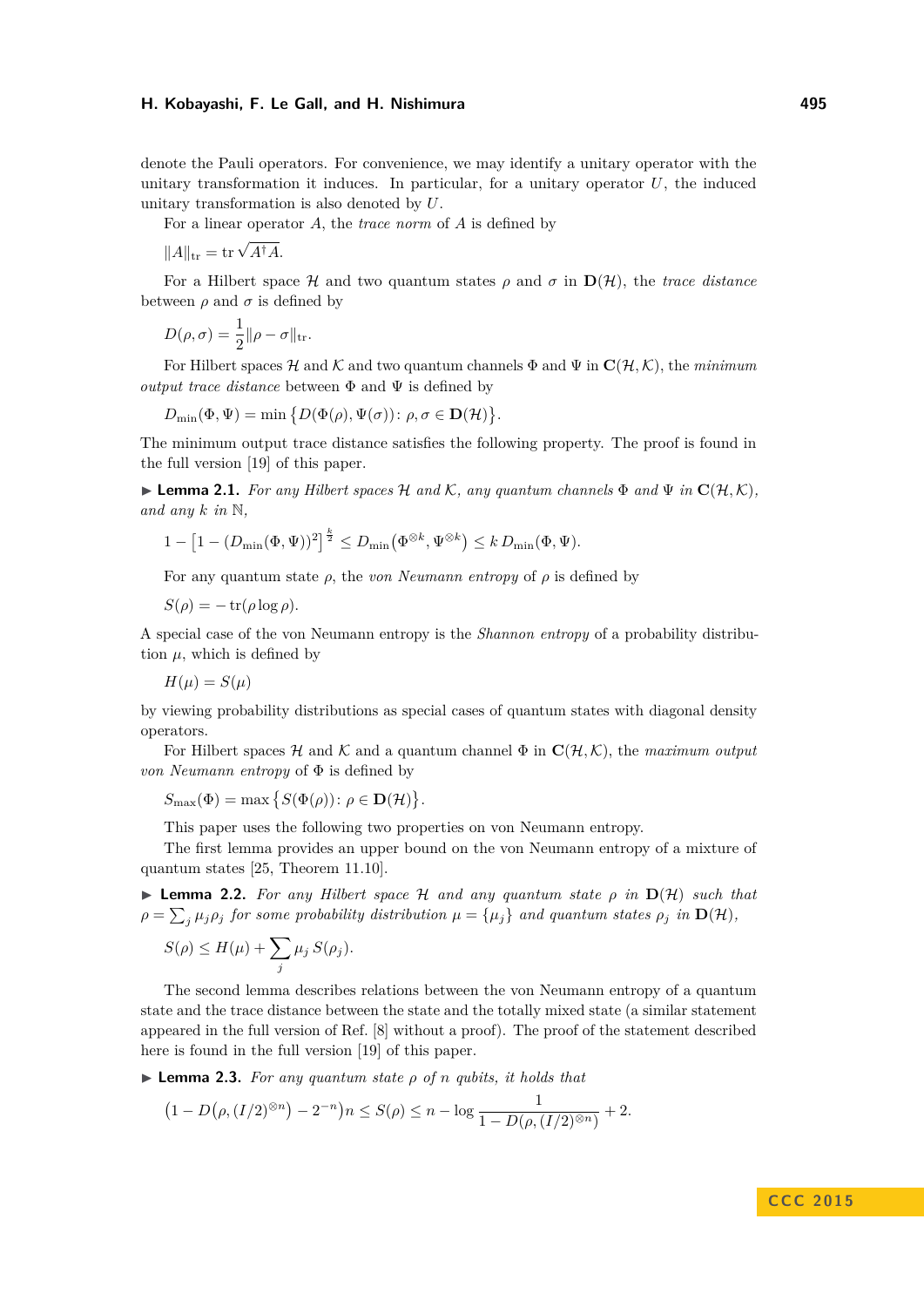**Quantum circuits.** Following conventions, this paper defines quantum Arthur-Merlin proof systems in terms of quantum circuits. In particular, this paper uses the following notion of polynomial-time uniformly generated families of quantum circuits.

A *quantum circuit* is specified by a series of quantum gates, each of which is applied to some designated set of qubits. It is assumed that any quantum circuit is composed of gates in some reasonable, universal, finite set of quantum gates. A *description* of a quantum circuit is a string in  $\Sigma^*$  that encodes the specification of the quantum circuit. The encoding must be a "natural" one, i.e., the number of gates in a circuit encoded is not more than the length of the description of that circuit, and each gate of the circuit is specifiable by a deterministic procedure in time polynomial with respect to the length of the description.

A family  ${Q_x}_{x \in \Sigma^*}$  of quantum circuits is *polynomial-time uniformly generated* if there exists a polynomial-time deterministic procedure that, on input  $x$  in  $\Sigma^*$ , outputs a description of  $Q_x$ . For convenience, we may identify a circuit  $Q_x$  with the unitary operator it induces.

For the results in which perfect completeness is concerned, this paper assumes a gate set with which the Hadamard and any classical reversible transformations can be exactly implemented. Note that this assumption is satisfied by many standard gate sets such as the Shor basis [\[31\]](#page-22-6) consisting of the Hadamard, *i*-phase-shift, and Toffoli gates, and the gate set consisting of the Hadamard, Toffoli, and NOT gates [\[30,](#page-21-17) [2\]](#page-20-6). Moreover, as the Hadamard transformation in a sense can be viewed as a quantum analogue of the classical operation of flipping a fair coin, our assumption would be the most natural quantum correspondence to the tacit classical assumption in randomized complexity theory that fair coins and perfect logical gates are available. Hence, the authors believe that the condition above is very reasonable and not restrictive.

Since non-unitary and unitary quantum circuits are equivalent in computational power [\[3\]](#page-20-7), it is sufficient to treat only unitary quantum circuits, as defined above. Nevertheless, for readability, most procedures in this paper will be described using intermediate projective measurements and unitary operations conditioned on the outcome of the measurements. All of these intermediate measurements can be deferred to the end of the procedure by a standard technique so that the procedure becomes implementable with a unitary circuit.

## <span id="page-8-0"></span>**3 Generalized quantum Arthur-Merlin proof systems**

A generalized quantum Arthur-Merlin proof system consists of a polynomial-time quantum verifier and an all-powerful quantum prover. For any constant  $m \geq 1$  and any message-type  $t_i$ in  $\{c, q\}$  for each *j* in  $\{1, \ldots, m\}$ , a generalized quantum Arthur-Merlin proof system is of  $t_m \cdots t_1$ -*QAM type* if the message at the  $(m-j+1)$ st turn is quantum (resp. is restricted to classical) for each *j* such that  $t_j = q$  (resp.  $t_j = c$ ).

Formally, an *m*-turn quantum verifier *V* for generalized quantum Arthur-Merlin proof systems is a polynomial-time computable mapping of the form  $V: \Sigma^* \to \Sigma^*$ . For each *x* in  $\Sigma^*$ ,  $V(x)$  is interpreted as a description of a quantum circuit acting on  $(q_V(|x|) + m q_M(|x|))$  qubits with a specification of a  $q_V(|x|)$ -qubit quantum register V and each  $q_M(|x|)$ -qubit quantum register  $M_j$  for *j* in  $\{1, \ldots, m\}$ , for some polynomially bounded functions  $q_V, q_M : \mathbb{Z}^+ \to \mathbb{N}$ . One of the qubits in V is designated as the output qubit. At the  $(m - j + 1)$ st turn for any even *j* such that  $2 \leq j \leq m-1$ , *V* receives a message from a prover, either classical or quantum, which is stored in the quantum register  $M_{m-j}$ . When the system is of  $t_m \cdots t_1$ -QAM type, at the  $(m - j + 1)$ st turn for any even *j* such that  $2 \le j \le m$ , if  $t_j = c$ , *V* flips a fair coin  $q_M(|x|)$  times to obtain a binary string r of length  $q_M(|x|)$ , then sends r to the prover, and stores *r* in the quantum register  $M_{m-j+1}$ , while if  $t_j = q$ , *V* generates  $q_M(|x|)$  EPR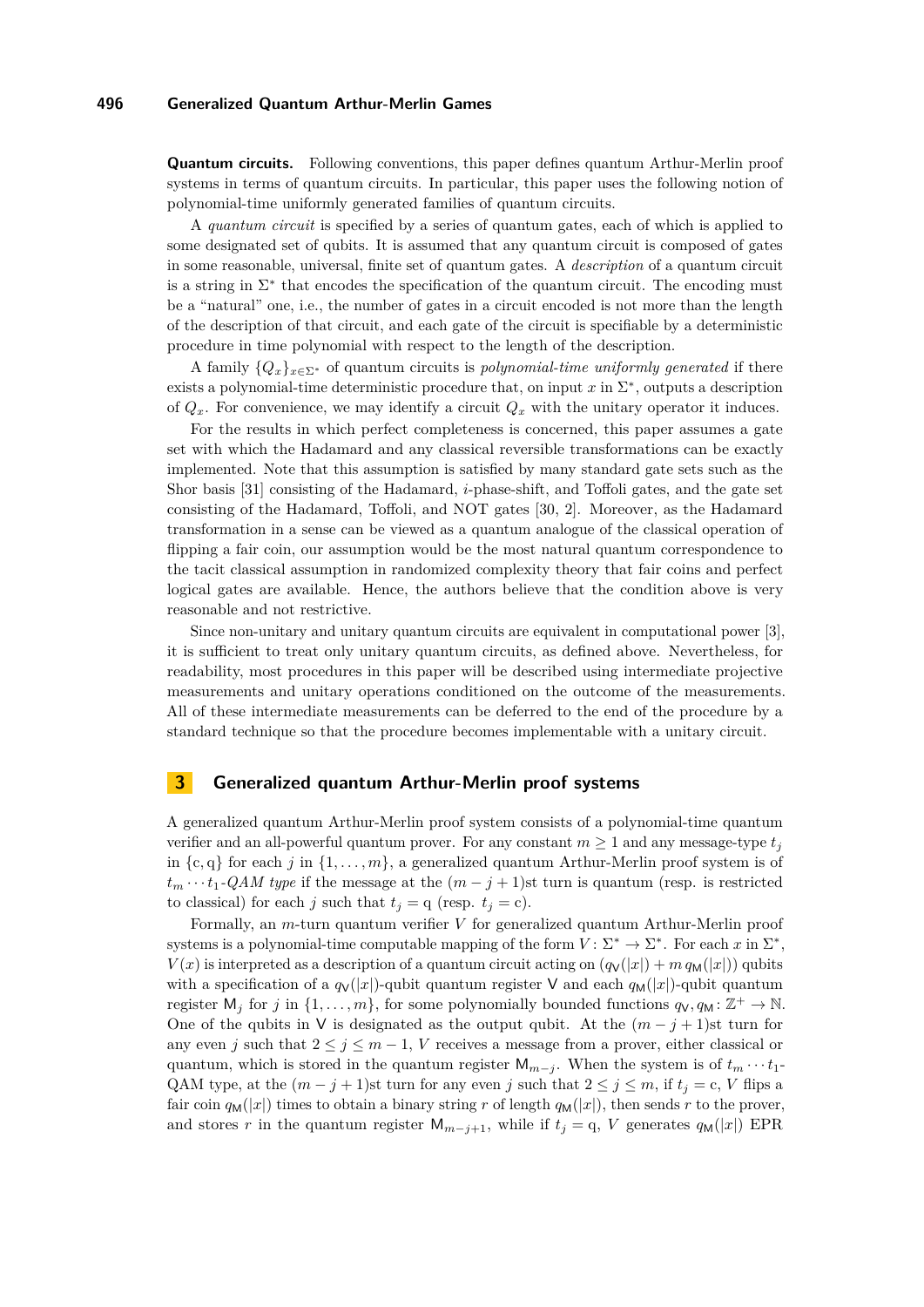pairs  $|\Phi^+\rangle^{\otimes q_M(|x|)}$ , then sends the second halves of them to the prover, and stores the first halves of them in  $M_{m-j+1}$ . Upon receiving a message at the *m*th turn from the prover, either classical or quantum, which is stored in the quantum register  $M_m$ , V prepares the  $q_V(|x|)$ -qubit quantum register V, all the qubits of which are initialized to the  $|0\rangle$  state. *V* then performs the final verification procedure by applying the circuit  $V(x)$  to  $(V, M_1, \ldots, M_m)$ and then measuring the output qubit in the computational basis, where the outcome  $|1\rangle$  is interpreted as "accept", and the outcome  $|0\rangle$  is interpreted as "reject".

Similarly, an *m*-turn quantum prover *P* for generalized quantum Arthur-Merlin proof systems is a mapping from  $\Sigma^*$  to a sequence of  $\lceil m/2 \rceil$  unitary transformations with a specification of quantum registers they acts on. No restrictions are placed on the complexity of *P*. For each *x* in  $\Sigma^*$ ,  $P(x)$  is interpreted as a sequence of  $\lceil m/2 \rceil$  unitary transformations  $P(x)_{2\lceil m/2 \rceil - 1}, \ldots, P(x)_3, P(x)_1$  acting on  $(q_M(|x|) + q_P(|x|))$  qubits with a specification of a  $q_P(|x|)$ -qubit quantum register P, for some polynomially bounded function  $q_M: \mathbb{Z}^+ \to \mathbb{N}$ and some function  $q_P : \mathbb{Z}^+ \to \mathbb{N}$ . At the beginning of the protocol, P prepares the  $q_P(|x|)$ -qubit quantum register P (and a  $q_M(|x|)$ -qubit quantum register  $M_1$  also, if m is odd). Without loss of generality, one can assume that all the qubits in P (and in M<sub>1</sub> when P prepares it) are initialized to the  $|0\rangle$  state at the beginning of the protocol. At the  $(m - j + 1)$ st turn for any odd *j* such that  $1 \le j \le m-1$ , *P* receives a message from the verifier, either classical or quantum, which is stored in the quantum register  $M_{m-j+1}$ . When the system is of  $t_m \cdots t_1$ -QAM type, at the  $(m-j+1)$ st turn for any odd *j* such that  $1 \le j \le m$ , *P* applies  $P(x)$ <sup>*j*</sup> to (M<sub>*m*−*j*+1</sub>, P). If  $t_j = c$ , *P* further measures each qubit in M<sub>*m*−*j*+1</sub> in the computational basis. *P* then sends  $M_{m-j+1}$  to the verifier.

An *m*-turn generalized quantum Arthur-Merlin proof system Π is then specified by each message-type  $t_j$  in  $\{c, q\}$  for *j* in  $\{1, \ldots, m\}$  and an *m*-turn quantum verifier *V* for generalized quantum Arthur-Merlin proof systems. An *m*-turn quantum prover *P* for  $t_m \cdots t_1$ -QAM-type systems is *compatible* with  $\Pi$  if the function  $q_M$  of  $P$  is the same as that of  $V$ . In what follows, provers are always assumed to be compatible. For any generalized quantum Arthur-Merlin proof system Π, let MAP*x*(Π) denote the *maximum acceptance probability* in Π on input *x* in  $\Sigma^*$ , which is the maximum of the acceptance probability of the verifier in  $\Pi$  on input x over all quantum provers compatible with  $\Pi$ . The complexity class  $t_m \cdots t_1 \cdot \text{QAM}(m, c, s)$ derived from generalized quantum Arthur-Merlin proof systems of  $t_m \cdots t_1$ -QAM type, with completeness *c* and soundness *s*, is defined as follows.

▶ **Definition 3.1.** Given a constant *m* in N, functions  $c, s: \mathbb{Z}^+ \to [0, 1]$  satisfying  $c > s$ , and each message-type  $t_j$  in  $\{c, q\}$  for *j* in  $\{1, \ldots, m\}$ , a promise problem  $A = (A_{\text{yes}}, A_{\text{no}})$  is in  $t_m \cdots t_1$ -QAM $(m, c, s)$  if there exists an *m*-turn quantum verifier *V* for generalized quantum Arthur-Merlin proof systems, such that, for the  $t_m \cdots t_1$ -QAM-type proof system  $\Pi$  specified by *V* and for every input  $x$  in  $\Sigma^*$ ,

**(Completeness)** if *x* is in  $A_{\text{ves}}$ ,  $\text{MAP}_x(\Pi)$  is at least  $c(|x|)$ , and **(Soundness)** if *x* is in  $A_{\text{no}}$ ,  $\text{MAP}_x(\Pi)$  is at most  $s(|x|)$ .

Using this definition, the classes  $t_m \cdots t_1$ -QAM $(m)$  and  $t_m \cdots t_1$ -QAM $_1(m)$  of problems having generalized quantum Arthur-Merlin proof systems of  $t_m \cdots t_1$ -QAM type with twosided bounded error, and those with one-sided bounded error of perfect completeness, respectively, are defined as follows.

<span id="page-9-0"></span>**Definition 3.2.** Given a constant *m* in N and each message-type  $t_i$  in  $\{c, q\}$  for *j* in  $\{1, \ldots, m\}$ , a promise problem  $A = (A_{\text{yes}}, A_{\text{no}})$  is in  $t_m \cdots t_1 \text{-QAM}(m)$  iff A is in  $t_m \cdots t_1$ -QAM $(m, 1 - \varepsilon, \varepsilon)$  for some negligible function  $\varepsilon \colon \mathbb{Z}^+ \to [0, 1]$ .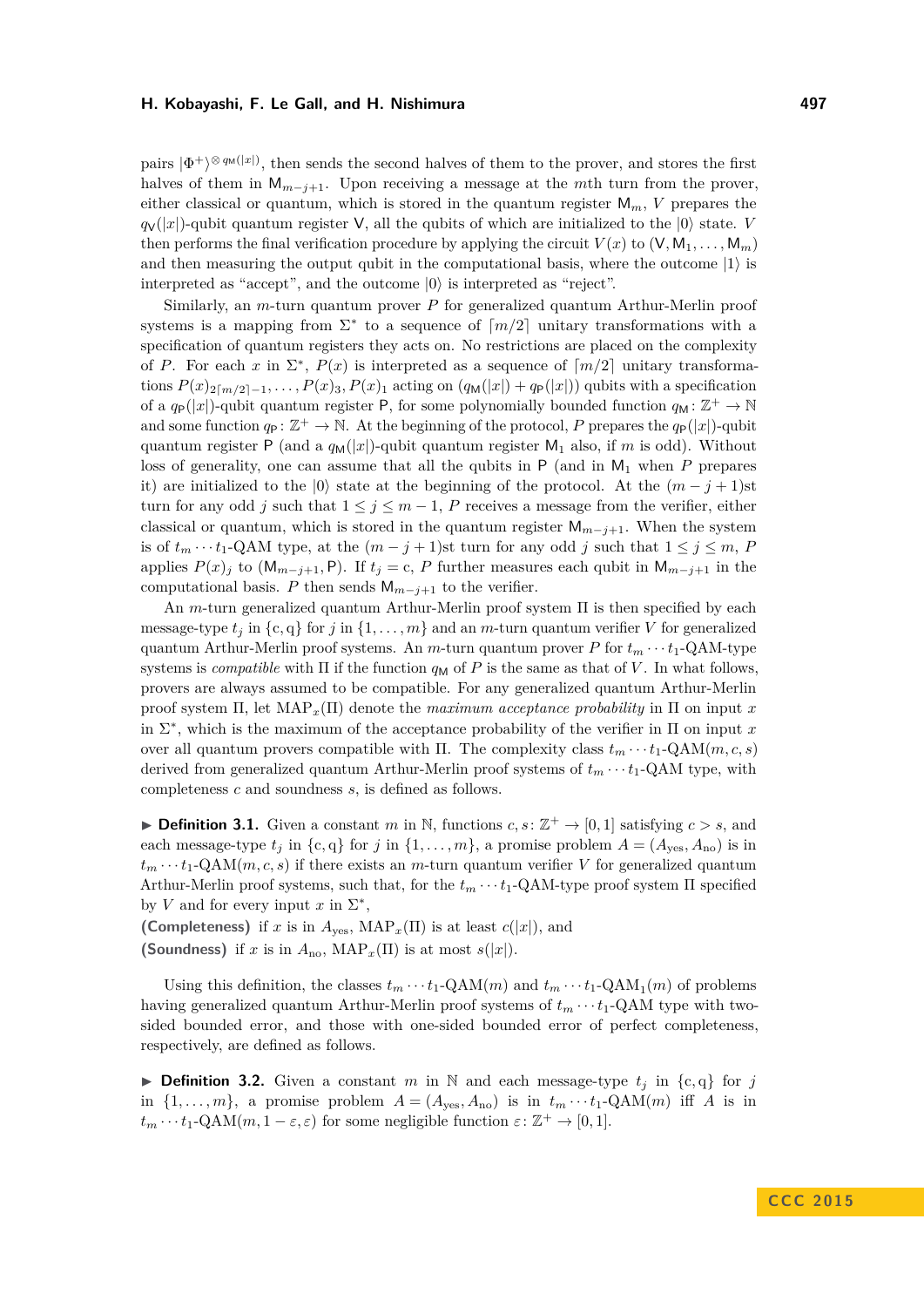<span id="page-10-1"></span>**Definition 3.3.** Given a constant *m* in N and each message-type  $t_i$  in  $\{c, q\}$  for *j* in  $\{1, \ldots, m\}$ , a promise problem  $A = (A_{\text{yes}}, A_{\text{no}})$  is in  $t_m \cdots t_1 \text{-QAM}_1(m)$  iff A is in  $t_m \cdots t_1$ -QAM $(m, 1, \varepsilon)$  for some negligible function  $\varepsilon \colon \mathbb{Z}^+ \to [0, 1]$ .

In the case where the number of turns is clear, the parameter *m* may be omitted, e.g., ccqq-QAM(4) may be abbreviated as ccqq-QAM.

Similar to general quantum interactive proof systems, the perfect parallel repetition theorem holds for generalized quantum Arthur-Merlin proof systems.

<span id="page-10-0"></span>I **Lemma 3.4.** *For any generalized quantum Arthur-Merlin proof system* Π*, for any k in* N *and the generalized quantum Arthur-Merlin proof system* Π<sup>⊗</sup>*<sup>k</sup> resulting from the k-fold parallel repetition of*  $\Pi$ *, and for every input x in*  $\Sigma^*$ *, it holds that* 

$$
\mathrm{MAP}_x\big(\Pi^{\otimes k}\big) = \big(\mathrm{MAP}_x(\Pi)\big)^k.
$$

**Proof.** Fix any number *m* of turns and any message-types  $t_1, \ldots, t_m$  in  $\{c, q\}$ . For any proof system  $\Pi$  of  $t_m \cdots t_1$ -QAM type, let  $Q(\Pi)$  be the *m*-turn (general) quantum interactive proof system that exactly simulates  $\Pi$  as follows: on every input x in  $\Sigma^*$ , the verifier in  $Q(\Pi)$  behaves exactly in the same manner as Arthur in  $\Pi$  except that, upon receiving the *j*th message from a prover (resp. sending the *j*th message to a prover), if  $t<sub>i</sub> = c$  in  $\Pi$ , the verifier of *Q*(Π) first makes sure that the received message (resp. the sent message) is indeed classical by taking a copy of the message by CNOT operations (and the copied message will never be touched in the rest of the protocol). Clearly, it is meaningless for a malicious prover in *Q*(Π) to send a quantum message when the original message-type was classical in Π. Therefore, for every input *x*, the maximum acceptance probability in *Q*(Π) is exactly  $MAP_x(\Pi)$ . Now from the perfect parallel repetition theorem for general quantum interactive proofs [\[11\]](#page-21-18), the *k*-fold parallel repetition  $(Q(\Pi))^{\otimes k}$  of  $Q(\Pi)$  has its maximum acceptance probability exactly  $(MAP_x(\Pi))^k$  for every *x*. As the proof system  $(Q(\Pi))^{\otimes k}$  is identical to the *m*-turn (general) quantum interactive proof system *Q*(Π<sup>⊗</sup>*<sup>k</sup>* ) that exactly simulates the proof system  $\Pi^{\otimes k}$  of  $t_m \cdots t_1$ -QAM type that is the *k*-fold parallel repetition of Π, it holds that  $\text{MAP}_x(\Pi^{\otimes k}) = (\text{MAP}_x(\Pi))^k$  for every *x*, as claimed.

Using Lemma [3.4,](#page-10-0) one can show the following amplification properties on generalized quantum Arthur-Merlin proof systems, which ensure that Definitions [3.2](#page-9-0) and [3.3](#page-10-1) give a robust definition in terms of completeness and soundness parameters.

<span id="page-10-2"></span>**Example 3.5.** For any constant m in N, any message-types  $t_1, \ldots, t_m$  in  $\{c, q\}$ , any polynomially bounded function  $p: \mathbb{Z}^+ \to \mathbb{N}$ , and any polynomial-time computable functions  $c, s: \mathbb{Z}^+ \to [0, 1]$  *satisfying*  $c - s \geq \frac{1}{q}$  *for some polynomially bounded function*  $q: \mathbb{Z}^+ \to \mathbb{N}$ *,* 

 $t_m \cdots t_1$ -QAM $(m, c, s) \subseteq t_m \cdots t_1$ -QAM $(m, 1 - 2^{-p}, 2^{-p})$ *.* 

<span id="page-10-3"></span>**Example 3.6.** For any constant  $m$  in  $\mathbb{N}$ , any message-types  $t_1, \ldots, t_m$  in  $\{c, q\}$ , any polynomially bounded function  $p: \mathbb{Z}^+ \to \mathbb{N}$ , and any polynomial-time computable function  $s: \mathbb{Z}^+ \to [0,1]$  *satisfying*  $1-s \geq \frac{1}{q}$  *for some polynomially bounded function*  $q: \mathbb{Z}^+ \to \mathbb{N}$ *,* 

 $t_m \cdots t_1$ -QAM $(m, 1, s) \subseteq t_m \cdots t_1$ -QAM $(m, 1, 2^{-p})$ *.* 

**Proofs of Lemmas [3.5](#page-10-2) and [3.6](#page-10-3) (Sketch).** Lemma [3.6](#page-10-3) is immediate from Lemma [3.4](#page-10-0) by considering a parallel repetition of an appropriately many number of times.

To prove Lemma [3.5,](#page-10-2) as in Refs. [\[1,](#page-20-8) [21,](#page-21-19) [14\]](#page-21-7), one first makes the completeness exponentially close to one, while keeping the soundness bounded away from one, by performing a sufficiently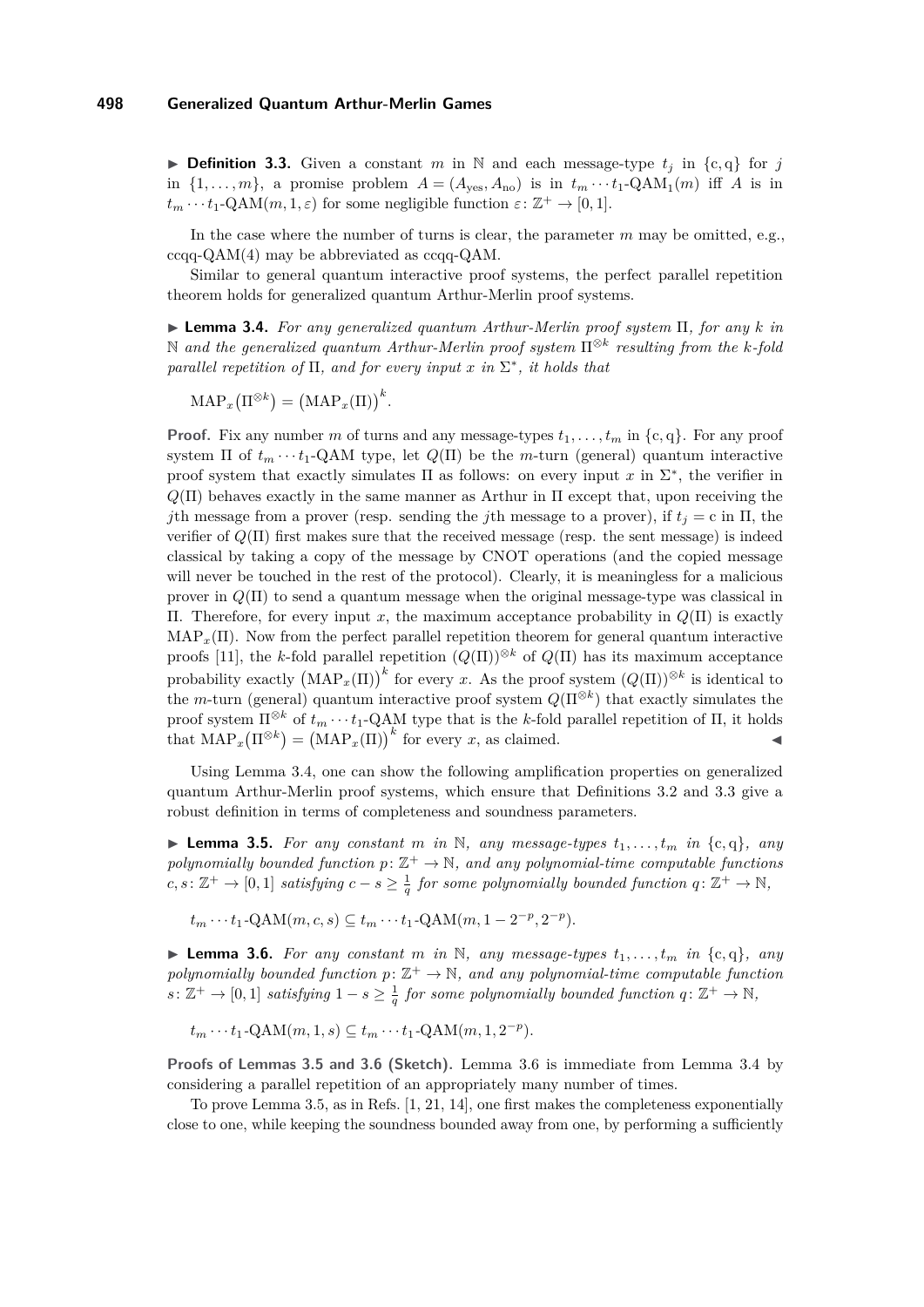### **Verifier's qq-QAM Protocol for CITM(***a, b***)**

- <span id="page-11-1"></span>**1.** Prepare  $q_{\text{out}}$ -qubit registers  $S_1$  and  $S_2$ , and generate  $q_{\text{out}}$  EPR pairs  $|\Phi^+\rangle^{\otimes q_{\text{out}}}$  in  $(S_1, S_2)$ so that the *j*th qubit of  $S_1$  and that of  $S_2$  form an EPR pair, for every *j* in  $\{1, \ldots, q_{\text{out}}\}$ . Send  $S_2$  to the prover.
- **2.** Receive a (*q*all − *q*out)-qubit quantum register R from the prover. Apply the unitary transformation  $U_{Q_x}^{\dagger}$  to  $(R, S_1)$ . Accept if all the qubits in A are in state  $|0\rangle$ , and reject otherwise, where A is the quantum register consisting of the last  $(q_{all} - q_{in})$  qubits of  $(R, S_1)$  (i.e., the non-input qubits of  $Q_x$ ).

**Figure 1** Verifier's qq-QAM protocol for CITM.

many number of attempts of a given system in parallel and accepting only when a reasonably large fraction of the attempts results in acceptance. Lemma [3.5](#page-10-2) is then immediate from Lemma [3.4](#page-10-0) by running this system of almost-perfect completeness in parallel appropriately many times. The rigorous proof is found in the full version [\[19\]](#page-21-14) of this paper.

## <span id="page-11-0"></span>**4 qq-QAM-completeness of CITM**

This section proves Theorem [1.2,](#page-3-1) which states that the CITM problem is complete for the class qq-QAM.

First, it is proved that  $CITM(a, b)$  is in qq-QAM for appropriately chosen parameters *a* and *b*. The proof is a special case of the proof of the CLOSE IMAGE problem being in QIP(2) [\[32,](#page-22-3) [12\]](#page-21-8).

<span id="page-11-2"></span>▶ **Lemma 4.1.** *For any constants a and b in* [0,1] *satisfying*  $(1 - a)^2 > 1 - b^2$ , CITM $(a, b)$ *is in* qq*-*QAM*.*

**Proof (Sketch).** Let  $Q_x$  be a quantum circuit of an instance x of CITM( $a, b$ ) acting on *q*all qubits with *q*in specified input qubits and *q*out specified output qubits. Without loss of generality, one can assume that the first *q*in qubits correspond to the input qubits, and the last  $q_{\text{out}}$  qubits correspond to the output qubits. Let  $U_{Q_x}$  denote the unitary operator induced by  $Q_x$ . We construct a verifier *V* of the qq-QAM proof system with completeness  $(1 - a)^2$ and soundness  $1 - b^2$  as follows (recall that *a* and *b* are constants in the interval [0, 1] such that  $(1-a)^2 > 1-b^2$ , and thus this qq-QAM proof system is sufficient for the claim).

Let  $S_1$  and  $S_2$  be quantum registers of  $q_{\text{out}}$  qubits. The verifier *V* first generates  $q_{\text{out}}$  EPR pairs  $|\Phi^+\rangle^{\otimes q_{\text{out}}}$  in  $(S_1, S_2)$  so that the *j*th qubit of  $S_1$  and that of  $S_2$  form an EPR pair, for every *j* in  $\{1, \ldots, q_{\text{out}}\}$ . Then *V* sends  $S_2$  to the prover. Upon receiving a quantum register R of  $(q_{all} - q_{out})$  qubits, *V* applies the unitary transformation  $U_{Q_x}^{\dagger}$  to  $(R, S_1)$ . Letting A be the quantum register consisting of the last  $(q_{all} - q_{in})$  qubits of the register  $(R, S_1)$  (i.e., corresponding to the *non-input* qubits of  $Q_x$ ), *V* accepts *x* if and only if all the qubits in A are in state  $|0\rangle$ . Figure [1](#page-11-1) summarizes the protocol of the verifier *V*.

The claim follows from a rigorous analysis of this protocol, which is relegated to the full version  $[19]$  of this paper.

Now the CITM problem is proved to be hard for qq-QAM.

<span id="page-11-3"></span>**Lemma 4.2.** For any constants a and b satisfying  $0 < a < b < 1$ , CITM $(a, b)$  is hard for qq*-*QAM *under polynomial-time many-one reduction.*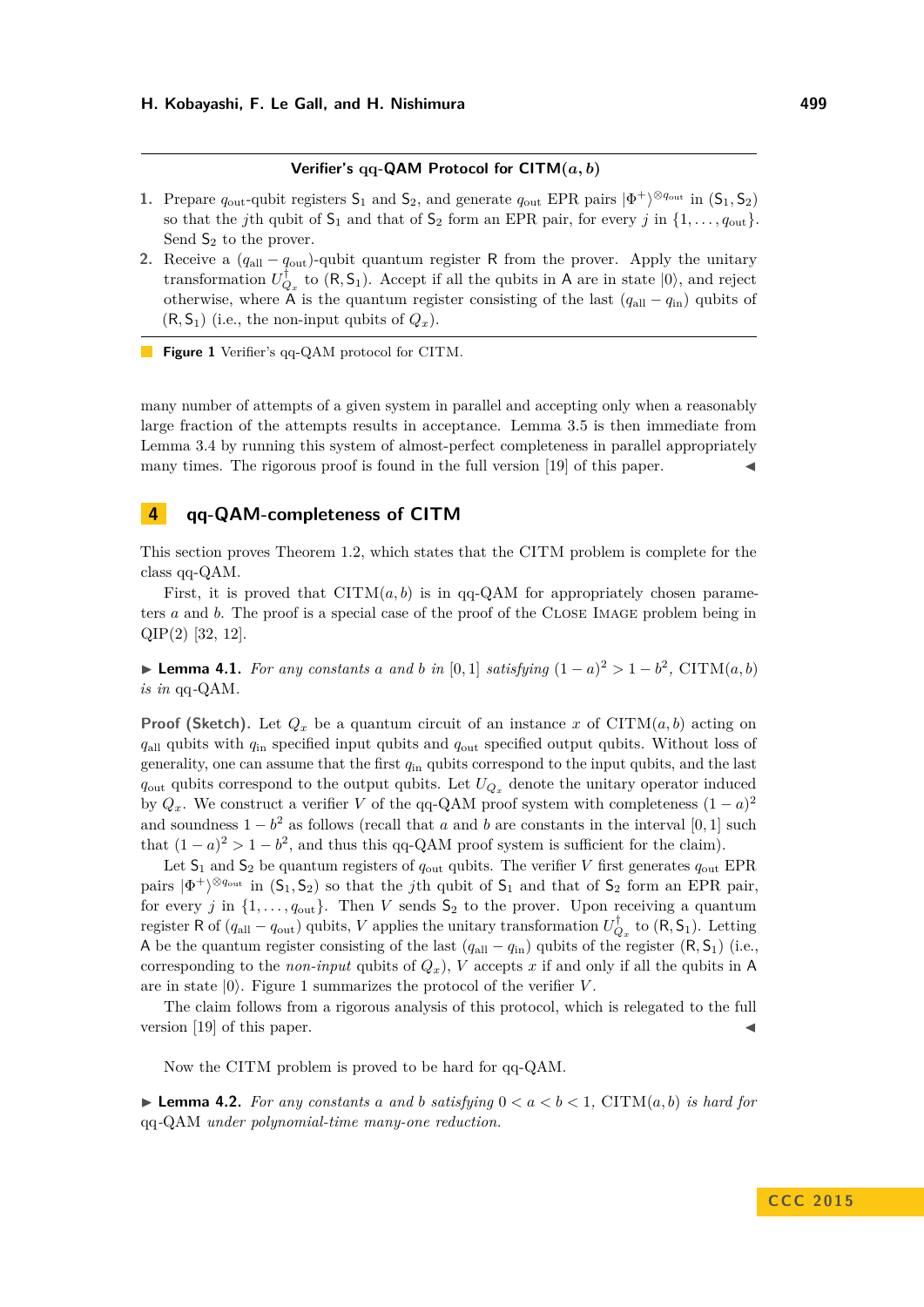### **Algorithm Corresponding to Quantum Circuit** *Q<sup>x</sup>*

- <span id="page-12-0"></span>**1.** Prepare quantum registers V and M, each of  $q_V$  and  $q_M$  qubits, respectively. Denote by S and  $\overline{S}$  the quantum registers consisting of the last *q*<sub>S</sub> and first (*q*V − *q*<sub>S</sub>) qubits of V, respectively. The last  $(q_S + q_M)$  qubits of  $(V, M) = (\overline{S}, S, M)$  (i.e., all the qubits in  $(S, M)$ ) are designated as the input qubits, while the last  $q_S$  qubits of  $V = (\overline{S}, S)$  (i.e., all the qubits in S) are designated as the output qubits.
- **2.** Flip a fair coin, and proceed to Step 2.a if it results in "Heads", and proceed to Step 2.b if it results in "Tails".
	- **a.** Output all the qubits in S.
	- **b.** Perform  $V_x$  over  $(V, M) = (\overline{S}, S, M)$ . If the first qubit of V is in state  $|1\rangle$ , output the totally mixed state  $(I/2)^{\otimes q_s}$  (by first generating the totally mixed state using fresh ancillae, and then swapping the qubits in S with the generated totally mixed state), and output  $|0\rangle^{\otimes q_s}$  otherwise (by swapping the qubits in S with  $q_s$  fresh ancillae).
- **Figure 2** The construction of the quantum circuit *Qx*.

**Proof (Sketch).** Let  $A = (A_{yes}, A_{no})$  be a problem in qq-QAM. Then *A* has a qq-QAM proof system with completeness *c* and soundness *s* for some appropriately chosen constants *c* and *s* satisfying  $0 < s < c < 1$ . Let *V* be the quantum verifier witnessing this proof system. Fix an input *x*, and let V and M be quantum registers consisting of  $q<sub>V</sub>$  and  $q<sub>M</sub>$  qubits, respectively, where V corresponds to the private qubits of *V* and M corresponds to the message qubits *V* would receive on input *x*. Without loss of generality, one can assume that the first qubit of V is the output qubit of V, and the last  $q<sub>S</sub>$  qubits of V form the quantum register S corresponding to the halves of the EPR pairs *V* would keep until the final verification procedure is performed. Let  $\overline{S}$  be the quantum register of  $(q_V - q_S)$  qubits consisting of the first  $(q_V - q_S)$  qubits of V (i.e., all the private qubits of *V* but those belonging to S). Denote by  $V_x$  the unitary operator induced by this  $V$  on input  $x$ .

We construct a quantum circuit  $Q_x$  that exactly implements the following algorithm. The circuit  $Q_x$  expects to receive a  $(q_s + q_M)$ -qubit state as its input, and prepares the quantum registers  $V = (\overline{S}, S)$  and M, where the input state is expected to be stored in  $(S, M)$ . Then with probability one-half,  $Q_x$  just outputs the state in the register S. Otherwise  $Q_x$  performs  $V_x$  over  $(V, M) = (\overline{S}, S, M)$ , and outputs the totally mixed state  $(I/2)^{\otimes q_s}$  if the first qubit of V is in state  $|1\rangle$  (i.e., if the system is in an accepting state of the original verifier V), and outputs  $(|0\rangle\langle0|)^{\otimes q_s}$  if the first qubit of V is in state  $|0\rangle$  (i.e., if the system is in a rejecting state of the original verifier *V*). Figure [2](#page-12-0) summarizes the construction of the circuit  $Q_x$ .

The qq-QAM-hardness of CITM $(a, 1/20)$  for any positive constant  $a < 1/20$  follows from a rigorous analysis of the properties of this circuit by appropriately choosing *c* and *s*, which is found in the full version [\[19\]](#page-21-14) of this paper. The  $qq-QAM$ -hardness of  $CITM(a, b)$  for any constants *a* and *b* satisfying  $0 < a < b < 1$  then follows from Lemma [2.1](#page-7-0) by first creating an instance  $Q_x$  of CITM( $a/k, 1/20$ ) according to the construction above, for  $k = \left[2 \frac{\ln(1/(1-b))}{\ln(400/399)}\right]$ , and then constructing another circuit  $Q'_x$  that places *k* copies of  $Q_x$  in parallel.

From Lemmas [4.1](#page-11-2) and [4.2,](#page-11-3) Theorem [1.2](#page-3-1) follows. Note that, with essentially the same proofs as those of Lemmas [4.1](#page-11-2) and [4.2,](#page-11-3) one can show that for any  $b$  in  $(0,1)$ , CITM $(0,b)$  is in  $qq\text{-}QAM_1$  and is hard for  $qq\text{-}QAM_1$ , and thus, the following corollary holds.

<span id="page-12-1"></span> $\triangleright$  **Corollary 4.3.** For any constant b in  $(0,1)$ , CITM $(0,b)$  is qq-QAM<sub>1</sub>-complete under *polynomial-time many-one reduction.*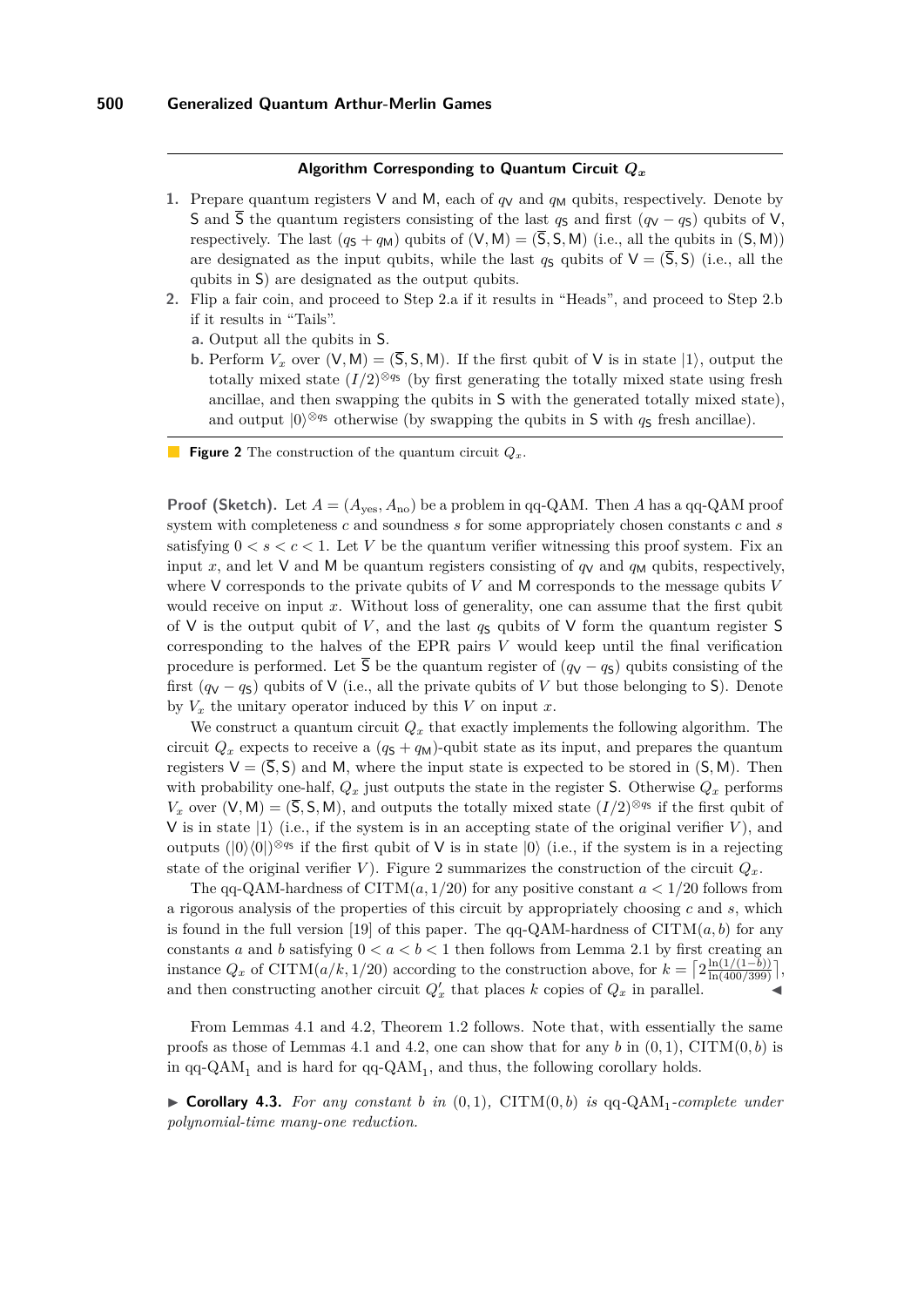$\triangleright$  Remark. The proofs of Lemmas [4.1](#page-11-2) and [4.2](#page-11-3) actually also show that the variant of the CITM problem where the number of output qubits of the circuit is a fixed constant independent of instances is complete for the class  $QMA^{\text{const-EPR}}$  introduced in Ref. [\[20\]](#page-21-12), and thus, it is  $QMA$ -complete since  $QMA^{const-EPR} = QMA$  [\[5\]](#page-20-9).

## <span id="page-13-0"></span>**5 Collapse theorem for qq-QAM**

This section proves Theorem [1.1,](#page-3-0) the quantum analogue of Babai's collapse theorem [\[4\]](#page-20-1) stating that  $c \cdots cqq-QAM(m) = qq-QAM$  for any constant  $m \geq 2$ .

First, it is proved that for any constant  $m \geq 4$ ,  $c \cdots$  cqq-QAM $(m) \subseteq$  ccqq-QAM holds. meaning that the first  $(m-4)$  classical turns can be removed. The proof essentially relies on the observation that the techniques used in the classical result by Babai [\[4\]](#page-20-1) can be applied to the quantum setting as well.

<span id="page-13-1"></span>▶ **Lemma 5.1.** *For any constant*  $m > 4$ ,  $c \cdots$  cqq*-*QAM( $m$ ) ⊂ ccqq*-*QAM.

**Proof.** It suffices to show that  $c \cdots cqq - QAM(m) \subseteq c \cdots cqq - QAM(m-1)$  for any odd constant  $m \geq 5$ , and  $c \cdots cqq$ -QAM $(m) \subseteq c \cdots cqq$ -QAM $(m-2)$  for any even constant  $m \geq 6$ .

Let  $A = (A_{\text{ves}}, A_{\text{no}})$  be a problem in  $c \cdots$  cqq-QAM $(m)$ . By Lemma [3.5,](#page-10-2) *A* has an *m*-turn c · · · cqq-QAM proof system  $\Pi$  with completeness  $1 - 2^{-8}$  and soundness  $2^{-8}$ . Without loss of generality, one can assume that, for every input of length *n*, every classical message exchanged consists of  $l(n)$  bits for some polynomially bounded function  $l: \mathbb{Z}^+ \to \mathbb{N}$ .

First consider the case with odd *m*, where the first turn is for the prover. Fix an input *x* in  $\Sigma^*$ , and let  $w_x(y, r)$  be the maximum of the probability that the prover can make the verifier accept, under the condition that the first message from the prover is *y* in  $\Sigma^{l(|x|)}$  and the second message from the verifier is *r* in  $\Sigma^{l(|x|)}$ . Then, the maximum acceptance probability in  $\Pi$  is given by  $\text{MAP}_x(\Pi) = \max_{y \in \Sigma^l(\{x\})} {\mathbb{E}[w_x(y, r)]},$  where the expectation is taken over the uniform distribution with respect to *r* in  $\Sigma^{l(|x|)}$ . Note that  $\text{MAP}_x(\Pi) \geq 1 - 2^{-8}$  if *x* is in  $A_{\text{yes}}$ , and  $\text{MAP}_x(\Pi) \leq 2^{-8}$  if *x* is in  $A_{\text{no}}$ .

Consider the  $(m-1)$ -turn c $\cdots$  cqq-QAM proof system  $\Pi'$  specified by the following protocol of the verifier: At the first turn, the verifier sends  $k(|x|)$  strings  $r_1, \ldots, r_{k(|x|)}$  chosen uniformly at random from  $\Sigma^{l(|x|)}$ , for some polynomially bounded function  $k: \mathbb{Z}^+ \to \mathbb{N}$ . Upon receiving a string *y* in  $\Sigma^{l(|x|)}$  and  $k(|x|)$  strings  $z_1, \ldots, z_{k(|x|)}$  in  $\Sigma^{l(|x|)}$  at the third turn, the verifier enters the simulations of the last  $(m-3)$  turns of communications of  $\Pi$ , by running in parallel  $k(|x|)$  attempts of such simulations, where the *j*th attempt assumes that the first three messages in the original proof system  $\Pi$  were  $y$ ,  $r_j$ , and  $z_j$ , respectively, for each  $j$ in  $\{1,\ldots,k(|x|)\}\$ . The verifier accepts if and only if more than  $k(|x|)/2$  attempts result in acceptance in these simulations of  $\Pi$ . Figure [3](#page-14-0) summarizes the protocol of this verifier in  $\Pi'$ .

In fact, the construction of this proof system  $\Pi'$  is exactly the same as in Ref. [\[4\]](#page-20-1) except that the last two messages exchanged are quantum and the final verification of the verifier is a polynomial-time quantum computation in the present case. The analysis in Ref. [\[4\]](#page-20-1) works also in the present case, since it only relies on the fact that  $w_x(y, r)$  gives the conditional probability defined above, and from Lemma [3.4,](#page-10-0) the perfect parallel repetition theorem holds for general quantum Arthur-Merlin proof systems. In particular, the following property holds also in the present case (see Lemmas 3.3 and 3.4 of Ref. [\[4\]](#page-20-1)).

$$
\blacktriangleright \text{Claim 1. } 1-2^{k(|x|)}\big(1-\text{MAP}_x(\Pi)\big)^{k(|x|)/2} \leq \text{MAP}_x(\Pi') \leq 2^{k(|x|)+l(|x|)}\big(\text{MAP}_x(\Pi)\big)^{k(|x|)/2}.
$$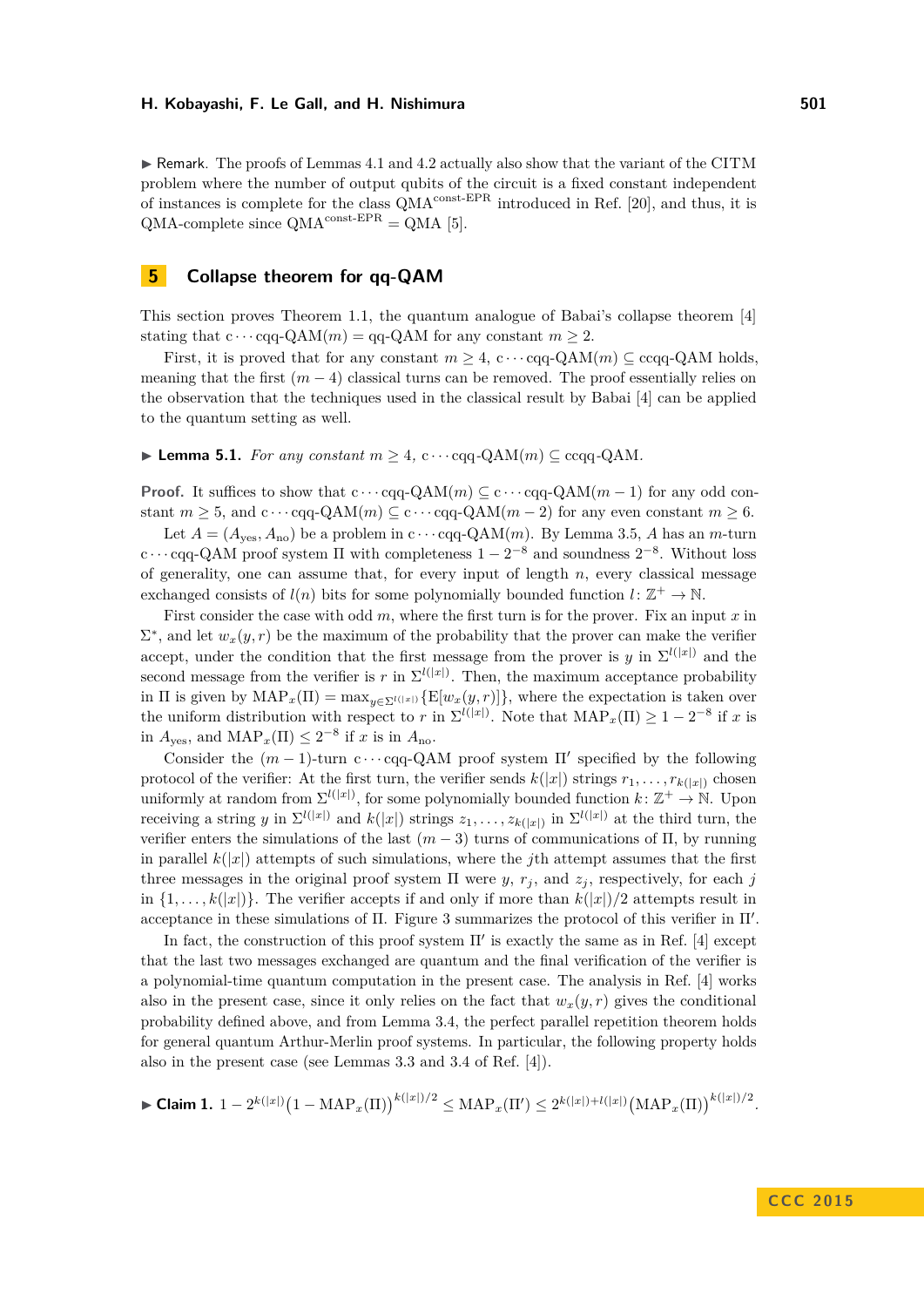### <span id="page-14-0"></span>**Verifier's Protocol for Reducing the Number of Turns by One (for Odd** *m***)**

- **1.** Send  $k(|x|)$  strings  $r_1, \ldots, r_{k(|x|)}$ , each chosen uniformly at random from  $\Sigma^{l(|x|)}$ , to the prover, for some polynomially bounded function  $k: \mathbb{Z}^+ \to \mathbb{N}$ .
- **2.** Receive a string *y* in  $\Sigma^{l(|x|)}$  and  $k(|x|)$  strings  $z_1, \ldots, z_{k(|x|)}$  in  $\Sigma^{l(|x|)}$  from the prover. Run in parallel  $k(|x|)$  attempts of the  $(m-3)$ -turn protocol that simulates the last (*m* − 3) turns of communications of the original *m*-turn c · · · cqq-QAM proof system Π on input *x*, where the *j*th attempt assumes that the first three messages in  $\Pi$  were *y*,  $r_j$ , and  $z_j$ , respectively, for each *j* in  $\{1, \ldots, k(|x|)\}\$ . Accept if more than  $k(|x|)/2$  attempts result in acceptance in these simulations of Π, and reject otherwise.
- **Figure 3** Verifier's protocol in  $\Pi'$  for reducing the number of turns by one when  $m$  is odd.

Now let  $k = \left\lceil \frac{2+l}{3} \right\rceil$ . If *x* is in  $A_{\text{yes}}$ , then  $\text{MAP}_x(\Pi')$  is at least

$$
1 - 2^{k(|x|)} \big(1 - \text{MAP}_x(\Pi)\big)^{k(|x|)/2} \ge 1 - 2^{k(|x|)} \big(2^{-8}\big)^{k(|x|)/2} \ge 1 - \frac{1}{2^{l(|x|)+2}} \ge \frac{3}{4},
$$

while if *x* is in  $A_{\text{no}}$ , then  $\text{MAP}_x(\Pi')$  is at most

$$
2^{k(|x|)+l(|x|)}\big(\text{MAP}_x(\Pi)\big)^{k(|x|)/2}\leq 2^{k(|x|)+l(|x|)}\big(2^{-8}\big)^{k(|x|)/2}\leq \frac{1}{4},
$$

which completes the proof for the case with odd *m*.

Next consider the case with even *m*, where the first message is a random string from a verifier. Let  $\Pi^{(-1)}$  be the  $(m-1)$ -turn c · · · cqq-QAM proof system that on input  $(x, r)$ simulates the last  $(m-1)$  turns of  $\Pi$  on x under the condition that the first message in  $\Pi$  was *r* in  $\Sigma^{l(|x|)}$ . Let  $B = (B_{\text{yes}}, B_{\text{no}})$  be the following promise problem in c · · · cqq-QAM $(m-1)$ :

$$
B_{\text{yes}} = \left\{ (x, r): \text{ MAP}_{(x, r)} \left( \Pi^{(-1)} \right) \ge 2/3 \right\}, \quad B_{\text{no}} = \left\{ (x, r): \text{ MAP}_{(x, r)} \left( \Pi^{(-1)} \right) \le 1/3 \right\}.
$$

Note that, if *x* is in  $A_{yes}$ , then  $(x, r)$  is in  $B_{yes}$  for at least  $(1 - 3 \cdot 2^{-8})$ -fraction of the choices of *r*. Similarly, if *x* is in  $A_{\text{no}}$ , then  $(x, r)$  is in  $B_{\text{no}}$  for at least  $(1 - 3 \cdot 2^{-8})$ -fraction of the choices of *r*. By the result for the case with odd *m* above, it holds that *B* is in  $c \cdots$  cqq-QAM( $m-2$ ). Thus, there exists an  $(m-2)$ -turn  $c \cdots$  cqq-QAM proof system  $\Pi^{(-2)}$ for *B* such that if  $(x, r)$  is in  $B_{\text{yes}}$ ,  $\text{MAP}_{(x,r)}(\Pi^{(-2)})$  is at least 2/3, while if  $(x, r)$  is in  $B_{\text{no}}$ ,  $\text{MAP}_{(x,r)}(\Pi^{(-2)})$  is at most 1/3. Note that the first turn of  $\Pi^{(-2)}$  is a turn for the verifier, and thus, one can merge the turn for sending *r* with the first turn of  $\Pi^{(-2)}$ . This results in an  $(m-2)$ -turn c · · · cqq-QAM proof system  $\Pi''$  for *A* in which at the first turn the new verifier sends a string r in  $\Sigma^{l(|x|)}$  chosen uniformly at random in addition to the original first message of the verifier in  $\Pi^{(-2)}$  on input  $(x, r)$ , and then behaves exactly in the same manner as the verifier in  $\Pi^{(-2)}$  on input  $(x, r)$  in the rest of the protocol. If *x* is in  $A_{\text{ves}}$ ,  $\text{MAP}_x(\Pi'')$  is at least  $(1-3\cdot 2^{-8})\cdot(2/3) > 5/8$ , while if *x* is in  $A_{\text{no}}$ ,  $\text{MAP}_x(\Pi'')$  is at most  $3 \cdot 2^{-8} + (1 - 3 \cdot 2^{-8}) \cdot (1/3) < 3/8$ , which is sufficient for the claim, due to Lemma [3.5.](#page-10-2)

Second, using the fact that CITM is qq-QAM-complete, it is proved that cqq-QAM is included in qq-QAM.

#### <span id="page-14-1"></span> $\blacktriangleright$  **Lemma 5.2.** cqq-QAM  $\subset$  qq-QAM.

**Proof.** Let  $A = (A_{\text{ves}}, A_{\text{no}})$  be a problem in cqq-QAM. Then, *A* has a cqq-QAM proof system  $\Pi$  with completeness  $2/3$  and soundness  $1/3$ . Let  $l: \mathbb{Z}^+ \to \mathbb{N}$  be the polynomially bounded function that specifies the length of the first message in Π. Consider the qq-QAM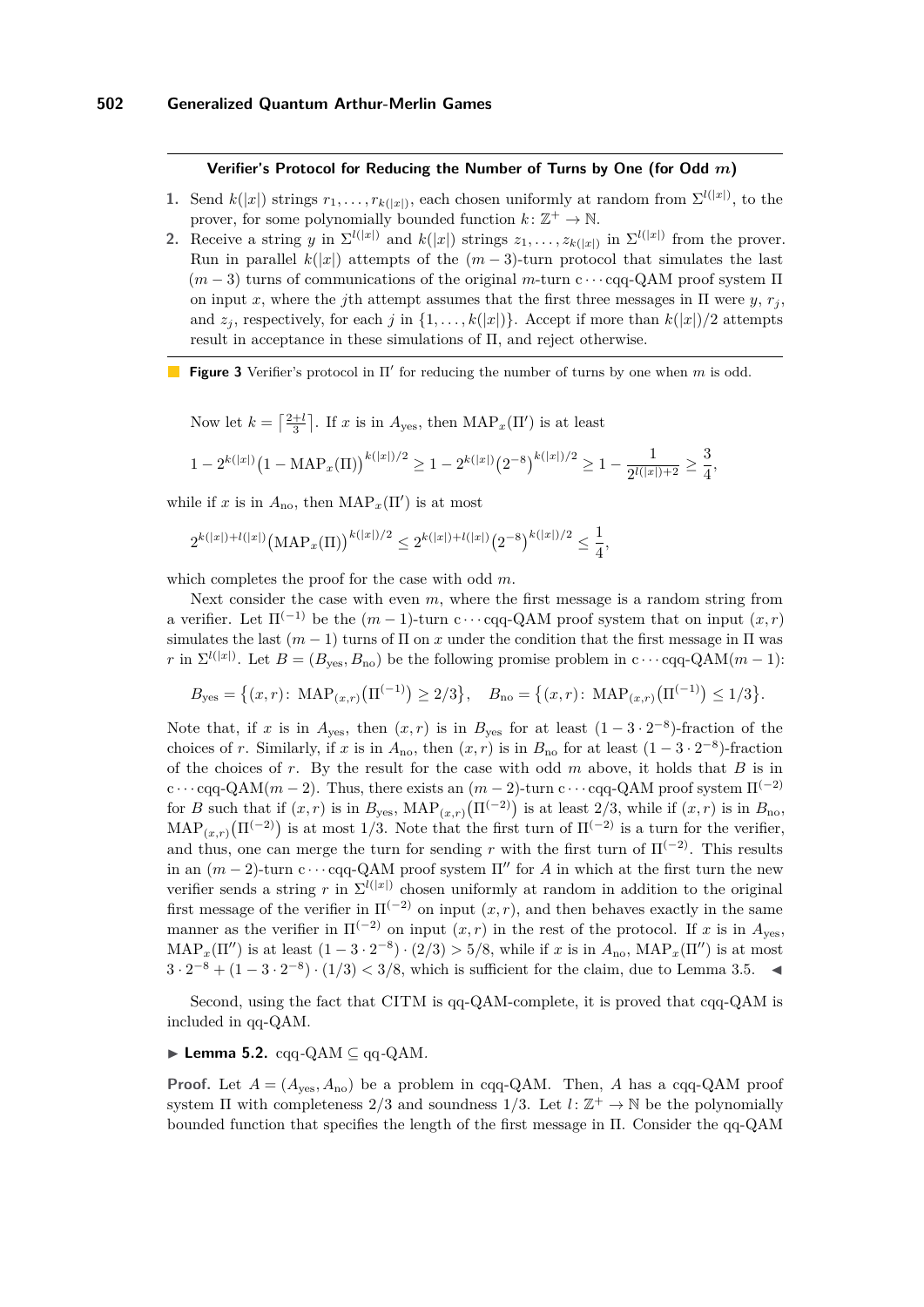proof system  $\Pi^{qq}$  that on input  $(x, w)$  simulates the last two turns of  $\Pi$  on x under the condition that the first message in  $\Pi$  was *w* in  $\Sigma^{l(|x|)}$ . Let  $B = (B_{\text{yes}}, B_{\text{no}})$  be the following promise problem in qq-QAM:

$$
B_{\text{yes}} = \left\{ (x, w) \colon \text{MAP}_{(x, w)} \left( \Pi^{\text{qq}} \right) \ge 2/3 \right\}, \quad B_{\text{no}} = \left\{ (x, w) \colon \text{MAP}_{(x, w)} \left( \Pi^{\text{qq}} \right) \le 1/3 \right\}.
$$

Note that for any *x*, if *x* is in  $A_{yes}$ , there exists a string *w* in  $\Sigma^{l(|x|)}$  such that  $(x, w)$  is in  $B_{\text{yes}}$ , and if *x* is in  $A_{\text{no}}$ , for every string *w* in  $\Sigma^{l(|x|)}$ ,  $(x, w)$  is in  $B_{\text{no}}$ .

Let  $p: \mathbb{Z}^+ \to \mathbb{N}$  be a non-decreasing polynomially bounded function, which will be fixed later. First notice that *B* has a qq-QAM proof system that satisfies completeness  $1 - 2^{-p}$  and soundness  $2^{-p}$  (the existence of such a proof system is ensured by Lemma [3.5\)](#page-10-2). Starting from this qq-QAM proof system, the proof of Lemma [4.2](#page-11-3) implies the existence of a polynomialtime algorithm that, given  $(x, w)$ , computes a description of a quantum circuit  $Q_{x,w}$  of  $q_{\text{in}}(|x|)$  input qubits and  $q_{\text{out}}(|x|)$  output qubits with the following properties:

- (i) if  $(x, w)$  is in  $B_{\text{yes}}$ , there exists a quantum state  $\rho$  consisting of  $q_{\text{in}}(|x|)$  qubits such that  $D(Q_{x,w}(\rho), (I/2)^{\otimes q_{\text{out}}(|x|)}) \leq 2^{-p(|x|+|w|)-1} < 2^{-p(|x|)},$  and
- (ii) if  $(x, w)$  is in  $B_{\text{no}}$ , for any quantum state  $\rho$  consisting of  $q_{\text{in}}(|x|)$  qubits, it holds that  $D(Q_{x,w}(\rho), (I/2)^{\otimes q_{\text{out}}(|x|)}) > 1/20.$

Let  $q: \mathbb{Z}^+ \to \mathbb{N}$  be another non-decreasing polynomially bounded function satisfying  $q(n) \geq \max\{l(n) + 4, n\}$  for any *n* in  $\mathbb{Z}^+$ . Considering the quantum circuit  $Q'_{x,w}$  that runs  $k(|x|)$  copies of  $Q_{x,w}$  in parallel for the polynomially bounded function  $k = \left[\frac{2 \ln 2}{\ln(400/399)}q\right]$  and taking  $p = q + \lceil \log k \rceil$ , it follows from Lemma [2.1](#page-7-0) (with  $\Phi$  being the transformation induced by  $Q_{x,w}$  and  $\Psi$  being the transformation that receives an input state of  $q_{in}(|x|)$  qubits and always outputs the totally mixed state  $(I/2)^{\otimes q_{\text{out}}(|x|)}$  regardless of the input) that

- (i) if *x* is in  $A_{\text{yes}}$ , there exist a string *w* in  $\Sigma^{l(|x|)}$  and a quantum state  $\rho'$  consisting of  $q'_{\text{in}}(|x|)$  qubits such that  $D(Q'_{x,w}(\rho'), (I/2)^{\otimes q'_{\text{out}}(|x|)}) < 2^{-q(|x|)},$  and
- (ii) if *x* is in  $A_{\text{no}}$ , for any string *w* in  $\Sigma^{l(|x|)}$  and any quantum state  $\rho'$  consisting of  $q'_{\text{in}}(|x|)$  qubits, it holds that  $D(Q'_{x,w}(\rho'), (I/2)^{\otimes q'_{\text{out}}(|x|)}) > 1 - 2^{-q(|x|)},$

where  $q'_{\text{in}} = kq_{\text{in}}$  and  $q'_{\text{out}} = kq_{\text{out}}$ .

Now consider the quantum circuit  $R_x$  of  $(l(|x|) + q'_{\text{in}}(|x|))$  input qubits and  $q'_{\text{out}}(|x|)$  output qubits that corresponds to the following algorithm:

- **1.** Measure all the  $l(|x|)$  qubits in the quantum register W in the computational basis to obtain a classical string *w* in  $\Sigma^{l(|x|)}$ , where W corresponds to the first  $l(|x|)$  qubits of the input qubits.
- **2.** Compute from  $(x, w)$  a description of the quantum circuit  $Q'_{x,w}$ . Perform the circuit  $Q'_{x,w}$ with qubits in the quantum register R as its input qubits, where R corresponds to the last  $q'_{\text{in}}(|x|)$  qubits of the input qubits of  $R_x$ . Output the qubits corresponding to the output qubits of  $Q'_{x,w}$ .

We claim that the circuit  $R_x$  satisfies the following two properties:

- (i) if *x* is in  $A_{\text{yes}}$ , there exists a quantum state  $\sigma$  consisting of  $(l(|x|) + q'_{\text{in}}(|x|))$  qubits such that  $D(R_x(\sigma), (I/2)^{\otimes q'_{\text{out}}(|x|)}) < 2^{-q(|x|)},$  and
- (ii) if *x* is in  $A_{\text{no}}$ , for any quantum state  $\sigma$  consisting of  $(l(|x|) + q'_{\text{in}}(|x|))$  qubits, it holds that  $D(R_x(\sigma), (I/2)^{\otimes q'_{\text{out}}(|x|)}) > 1/q'_{\text{out}}(|x|).$

In fact, the item (i) is obvious from the construction of  $R_x$ .

To prove the item (ii), suppose that *x* is in  $A_{\text{no}}$ . Then, for any string *w* in  $\Sigma^{l(|x|)}$  and any quantum state  $\rho'$  of  $q'_{\rm in}(|x|)$  qubits, it holds that  $D(Q'_{x,w}(\rho'), (I/2)^{\otimes q'_{\rm out}(|x|)}) > 1 - 2^{-q(|x|)}$ .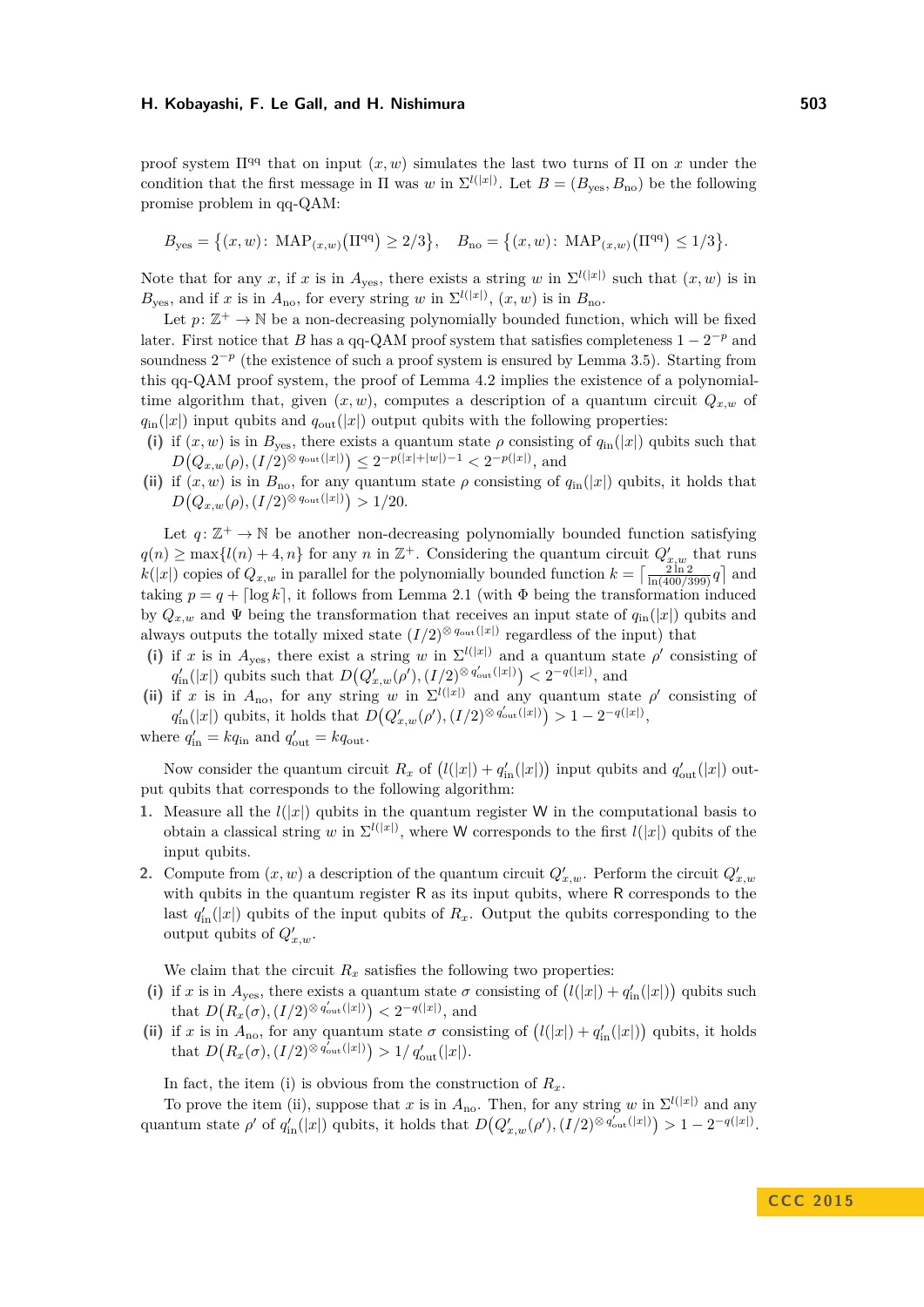From Lemma [2.2](#page-7-1) and the second inequality of Lemma [2.3,](#page-7-2) it follows that

$$
S(R_x(\sigma)) < l(|x|) + q'_{\text{out}}(|x|) - q(|x|) + 2 \leq q'_{\text{out}}(|x|) - 2 \leq \left(1 - \frac{1}{q'_{\text{out}}(|x|)} - 2^{-q'_{\text{out}}(|x|)}\right) q'_{\text{out}}(|x|).
$$

Hence, the first inequality of Lemma [2.3](#page-7-2) ensures that  $D(R_x(\sigma), (I/2)^{\otimes q'_{\text{out}}(|x|)}) > 1/q'_{\text{out}}(|x|)$ .

Finally, consider the quantum circuit  $R'_x$  that runs  $k'(|x|)$  copies of  $R_x$  in parallel for the polynomially bounded function  $k' = \left\lceil \frac{2\ln(1/2)}{\ln(1-(1/(q'_{\text{out}})^2))} \right\rceil \leq 2(q'_{\text{out}})^2$ . Assuming that  $(q'_{\text{out}}(|x|))^2 \leq 2^{q(|x|)-4}$  (otherwise |*x*| is at most some fixed constant since  $q'_{\text{out}}$  is a polynomially bounded function and  $q(|x|) \ge |x|$ , and thus, it can be checked trivially whether *x* is in  $A_{\text{ves}}$  or in  $A_{\text{no}}$ ), it follows from Lemma [2.1](#page-7-0) that

- (i) if *x* is in  $A_{\text{yes}}$ , there exists a quantum state  $\sigma$  consisting of  $q''_{\text{in}}(|x|)$  qubits such that  $D(R'_x(\sigma), (I/2)^{\otimes q''_{\text{out}}(|x|)}) < 1/8$ , and
- (ii) if *x* is in  $A_{\text{no}}$ , for any quantum state  $\sigma$  consisting of  $q''_{\text{in}}(|x|)$  qubits, it holds that  $D(R'_x(\sigma), (I/2)^{\otimes q''_{\text{out}}(|x|)}) > 1/2,$

where  $q''_{\text{in}} = k'(l + q'_{\text{in}})$  and  $q''_{\text{out}} = k'q'_{\text{out}}$ .

Thus,  $R'_x$  is a yes-instance of CITM(1/8*,* 1/2) if *x* is in  $A_{\text{yes}}$ , while  $R'_x$  is a no-instance of CITM( $1/8$ ,  $1/2$ ) if *x* is in  $A_{\text{no}}$ . This implies that any problem *A* in cqq-QAM is reducible to CITM(1*/*8*,* 1*/*2) in polynomial time, and thus in qq-QAM by Lemma [4.1,](#page-11-2) which completes  $\blacksquare$  the proof.

**Followia** Remark. Combined with Lemma [2.3,](#page-7-2) the reduction from the problem *B* to the circuit  $Q'_{x,w}$ in the proof of Lemma [5.2](#page-14-1) essentially shows the qq-QAM-hardness of the MaxOutQEA problem. On the other hand, the fact that MaxOutQEA is in qq-QAM is easily proved by a straightforward modification of the arguments in Refs.  $[6, 8]$  $[6, 8]$  $[6, 8]$  that place the QUANTUM Entropy Approximation (QEA) problem in NIQSZK. Hence, the MaxOutQEA problem is also qq-QAM-complete, giving Theorem [1.3.](#page-4-0) A rigorous proof of MaxOutQEA being in qq-QAM is presented in Appendix [A,](#page-22-7) and a separate proof of the qq-QAM-hardness of MAXOUTQEA is found in the full version [\[19\]](#page-21-14) of this paper.

Finally, using Lemma [5.2,](#page-14-1) it is proved that  $ccqq-QAM \subseteq qq-QAM$ .

### <span id="page-16-0"></span>I **Lemma 5.3.** ccqq*-*QAM ⊆ qq*-*QAM*.*

**Proof.** Let  $A = (A_{\text{ves}}, A_{\text{no}})$  be a problem in ccqq-QAM. By Lemma [3.5,](#page-10-2) one can assume that *A* has a ccqq-QAM proof system  $\Pi$  with completeness  $1 - 2^{-8}$  and soundness  $2^{-8}$ . Let  $l: \mathbb{Z}^+ \to \mathbb{N}$  be the polynomially bounded function that specifies the length of the first message in Π. Consider the cqq-QAM proof system  $\Pi^{(-1)}$  that on input  $(x, r)$  simulates the last three turns of  $\Pi$  on *x* assuming that the first message in  $\Pi$  was *r* in  $\Sigma^{l(|x|)}$ . Let  $B = (B_{\text{ves}}, B_{\text{no}})$  be the following promise problem in cqq-QAM:

$$
B_{\text{yes}} = \left\{ (x, r): \text{ MAP}_{(x, r)} \left( \Pi^{(-1)} \right) \ge 2/3 \right\}, \quad B_{\text{no}} = \left\{ (x, r): \text{ MAP}_{(x, r)} \left( \Pi^{(-1)} \right) \le 1/3 \right\}.
$$

Note that, if *x* is in  $A_{\text{yes}}$ , then  $(x, r)$  is in  $B_{\text{yes}}$  for at least  $(1 - 3 \cdot 2^{-8})$ -fraction of the choices of *r*, while if *x* is in  $A_{\text{no}}$ , then  $(x, r)$  is in  $B_{\text{no}}$  for at least  $(1 - 3 \cdot 2^{-8})$ -fraction of the choices of *r*. By Lemma [5.2,](#page-14-1) it holds that *B* is in qq-QAM. Thus, there exists a qq-QAM proof system  $\Pi'$  for *B* such that  $\text{MAP}_{(x,r)}(\Pi')$  is at least 2/3 if  $(x,r)$  is in  $B_{\text{yes}}$ , while  $\text{MAP}_{(x,r)}(\Pi')$ is at most  $1/3$  if  $(x, r)$  is in  $B_{\text{no}}$ . Here, the first turn of  $\Pi'$  is a turn for the verifier, and thus one can merge the turn for sending  $r$  with the first turn of  $\Pi'$ . This results in another qq-QAM proof system  $\Pi''$  for *A* in which at the first turn the new verifier sends a string *r* in  $\Sigma^{l(|x|)}$  chosen uniformly at random in addition to the original first message of the verifier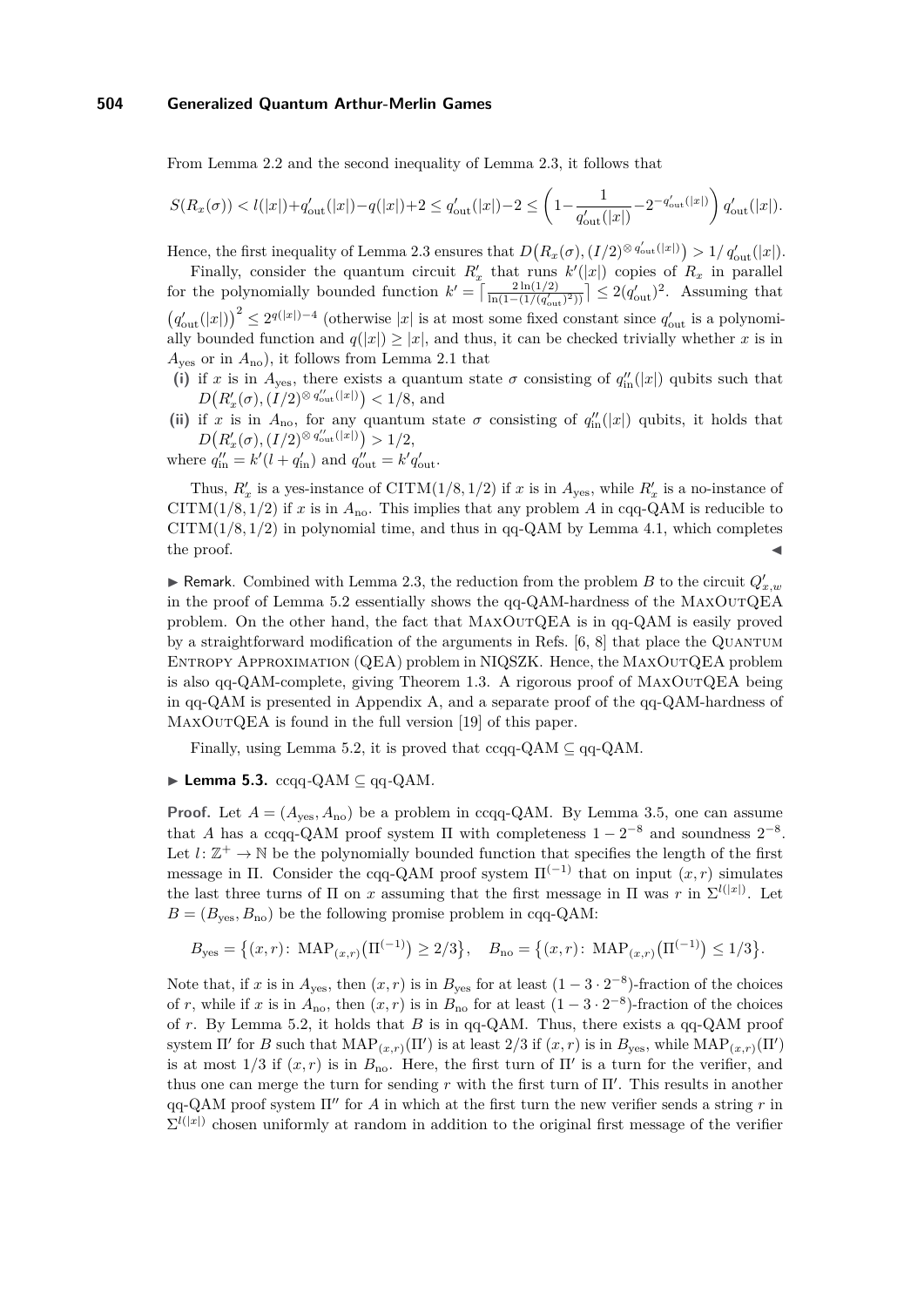in  $\Pi'$  on input  $(x, r)$ , and then behaves exactly in the same manner as the verifier in  $\Pi'$  on input  $(x, r)$  in the rest of the protocol. Notice that sending a random string r of length  $l(|x|)$ can be exactly simulated by sending the halves of  $l(|x|)$  EPR pairs and measuring in the computational basis all the remaining halves of them that the verifier possesses. If  $x$  is in  $A_{\text{ves}}$ ,  $\text{MAP}_x(\Pi'')$  is at least  $(1-3\cdot 2^{-8})\cdot(2/3) > 5/8$ , while if *x* is in  $A_{\text{no}}$ ,  $\text{MAP}_x(\Pi'')$  is at most  $3 \cdot 2^{-8} + (1 - 3 \cdot 2^{-8}) \cdot (1/3) < 3/8$ , which is sufficient for the claim, due to Lemma [3.5.](#page-10-2)

Now one inclusion of Theorem [1.1](#page-3-0) is immediate from Lemmas [5.1](#page-13-1) and [5.3,](#page-16-0) and the other inclusion is trivial, which completes the proof of Theorem [1.1.](#page-3-0)

In fact, all the proofs of Lemmas [5.1,](#page-13-1) [5.2,](#page-14-1) and [5.3](#page-16-0) can be easily modified to preserve the perfect completeness property, and the following corollary holds.

 $\blacktriangleright$  **Corollary 5.4.** For any constant  $m \geq 2$ ,  $c \cdots cqq$ - $QAM_1(m) = qq$ - $QAM_1$ .

**Proof.** The proof of Lemma [5.1](#page-13-1) can be modified so that it preserves the perfect completeness property by taking  $B_{\text{yes}}$  to be the set of  $(x, r)$ 's such that  $\text{MAP}_{(x,r)}(\Pi^{(-1)})$  is one, and using Lemma [3.6](#page-10-3) instead of Lemma [3.5.](#page-10-2) This shows that  $c \cdots cqq-QAM_1(m)$  is included in ccqq-QAM<sub>1</sub> for any constant  $m \geq 4$ . With a similar modification to the set  $B_{\text{yes}}$  as well as using Corollary [4.3](#page-12-1) instead of Theorem [1.2,](#page-3-1) the proof of Lemma [5.2](#page-14-1) can be modified to present a reduction from any problem in cqq-QAM<sub>1</sub> to CITM $(0, b)$ , which shows that cqq-QAM<sub>1</sub> is included in qq-QAM<sub>1</sub>. Using this inclusion instead of Lemma [5.2](#page-14-1) and again with a similar modification to  $B_{\text{yes}}$  and a replacement of Lemma [3.5](#page-10-2) by Lemma [3.6,](#page-10-3) the proof of Lemma [5.3](#page-16-0) can be modified so that ccqq-QAM<sub>1</sub> is shown to be in qq-QAM<sub>1</sub>.

## <span id="page-17-0"></span>**6 QAM versus one-sided error qq-QAM**

This section shows that qq-QAM proof systems of perfect-completeness are already as powerful as the standard QAM proof systems of two-sided bounded error (Theorem [1.4\)](#page-5-1). As mentioned at the end of Section [5,](#page-13-0) the collapse theorem for qq-QAM holds even for the perfect-completeness variants. In particular, the inclusion ccqq-QAM<sub>1</sub>  $\subseteq$  qq-QAM<sub>1</sub> holds. Hence, for the proof of Theorem [1.4,](#page-5-1) it suffices to show that any problem in cq-QAM  $(= QAM)$  is necessarily in the class  $ccqq$ - $QAM_1$ . As mentioned earlier, this can be shown by combining the classical technique in Ref. [\[7\]](#page-20-5) for proving  $AM = AM_1$ , which originates in the proof of BPP  $\subseteq \Sigma_2^{\mathcal{P}}$  due to Lautemann [\[22\]](#page-21-0), and the recent result that sharing a constant number of EPR pairs can make QMA proofs perfectly complete [\[20\]](#page-21-12).

**Proof of Theorem [1.4](#page-5-1) (Sketch).** Intuitively, with two classical turns of communications, the classical technique in Ref. [\[7\]](#page-20-5) can be used to generate polynomially many instances of a (promise) QMA problem such that all these instances are QMA yes-instances if the input was a yes-instance, while at least one of these instances is a QMA no-instance with high probability if the input was a no-instance (some of the QMA instances may violate the promise if the input was a no-instance, but this does not matter, as the important point is that at least one instance is a no-instance in this case). Now one makes use of the  $\text{QMA}^{\text{const-EPR}}_1$  proof system in Ref. [\[20\]](#page-21-12) for each QMA instance, by running polynomially many attempts of such a system in parallel to see that none of them results in rejection. The resulting proof system is thus of ccqq-QAM type, as  $\text{QMA}_{1}^{\text{const-EPR}}$  proof systems are special cases of qq-QAM proof systems. The perfect completeness of this proof system follows from the fact that all the QMA instances generated from an input of yes-instance are QMA yes-instances, and all of them are accepted without error in the attempts of the  $\text{QMA}_{1}^{\text{const-EPR}}$ system due to the perfect completeness property of the system. The soundness of this proof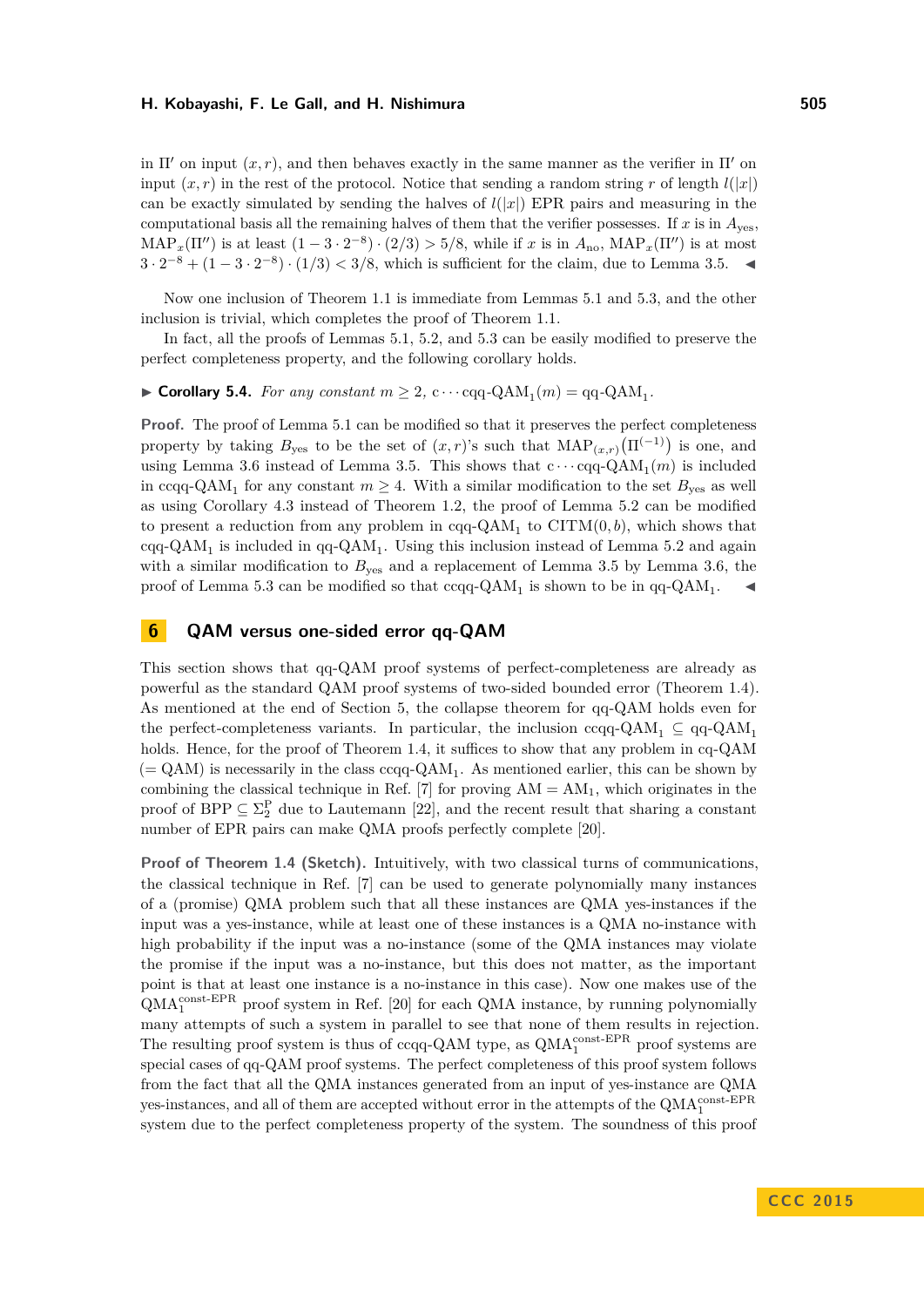system follows from the fact that at least one QMA instance generated from an input of no-instance is a QMA no-instance with high probability, for which the  $\text{QMA}_{1}^{\text{const-EPR}}$  proof system results in rejection with reasonably high probability, due to the soundness property of it. The rigorous proof is found in the full version [\[19\]](#page-21-14) of this paper. J

The fact that perfect completeness is achievable in cc-QAM (Theorem [1.6\)](#page-5-2) can be proved in a similar fashion, except that now one uses the fact  $MQA = MQA_1$  (a.k.a.,  $\text{QCMA} = \text{QCMA}_1$ ) that any classical-witness QMA proofs can be made perfectly complete shown in Ref. [\[15\]](#page-21-13) instead of the inclusion  $\text{QMA} \subseteq \text{QMA}_{1}^{\text{const-EPR}}$ . Each  $\text{QMA}$  instance in the argument above are replaced by an MQA (QCMA) instance in this case. Notice that no additional turn is necessary in this case, as the second turn is a classical turn for a prover and witnesses for the MQA instances can be sent also at this turn. Hence, the resulting proof system corresponding to  $\Pi''$  is immediately a cc-QAM proof system of perfect completeness.

## <span id="page-18-0"></span>**7 Collapse theorem for general quantum Arthur-Merlin proof systems**

Before the proof of Theorem [1.7,](#page-5-0) first observe the simple fact that one can always replace classical turns by quantum ones without diminishing the verification power, by letting the verifier simulate classical turns by quantum turns via CNOT applications.

<span id="page-18-2"></span>**Proposition 7.1.** For any constant  $m$  in  $\mathbb{N}$ , any  $j$  in  $\{1, \ldots, m\}$ , and any message*types*  $t_1, \ldots, t_m$  *in*  $\{c, q\}$ *,* 

 $t_m \cdots t_{i+1} t_i t_{i-1} \cdots t_1$ -QAM $(m) \subseteq t_m \cdots t_{i+1} q t_{i-1} \cdots t_1$ -QAM $(m)$ .

As generalized quantum Arthur-Merlin proofs are nothing but a special case of general quantum interactive proofs, it is obvious that for any constant *m* and any messagetypes  $t_1, \ldots, t_m$  in  $\{c, q\}, t_m \cdots t_1$ -QAM $(m)$  is contained in QIP = PSPACE [\[13\]](#page-21-6). As men-tioned in Section [1,](#page-1-0) Marriott and Watrous [\[24\]](#page-21-9) proved that  $qqq-QAM$  (= QMAM) already hits the ceiling, i.e., coincides with QIP. Next lemma states that one can slightly improve this and even the third message is not necessary to be quantum to have the full power of quantum interactive proofs. The proof is based on a simulation of the original qcq-QAM system by a qcc-QAM system using quantum teleportation.

<span id="page-18-1"></span> $\blacktriangleright$  **Lemma 7.2.** qcq-QAM  $\subseteq$  qcc-QAM.

**Proof (Sketch).** Let  $A = (A_{\text{ves}}, A_{\text{no}})$  be a problem in qcq-QAM, meaning that *A* has a qcq-QAM proof system Π with completeness 2*/*3 and soundness 1*/*3 that is specified by the protocol of the verifier of the following form for every input *x*:

- **1.** Receive a quantum register  $M_1$  from the prover, and then send a random string r to the prover.
- **2.** Receive a quantum register  $M_2$  from the prover. Prepare a private quantum register  $V$ , and perform the final verification procedure over  $(M_1, M_2, V)$ .

Let  $l: \mathbb{Z}^+ \to \mathbb{N}$  be the polynomially bounded function that specifies the number of qubits in  $M_2$ . Consider the teleportation-based simulation of  $\Pi$  by the qcc-QAM proof system  $\tilde{\Pi}$ , where the verifier performs the following protocol for every input *x*:

**1.** Receive a quantum register  $S_1$  of  $l(|x|)$  qubits, in addition to the quantum register  $M_1$ , from the prover. Send a random string *r* to the prover as would be done in Π.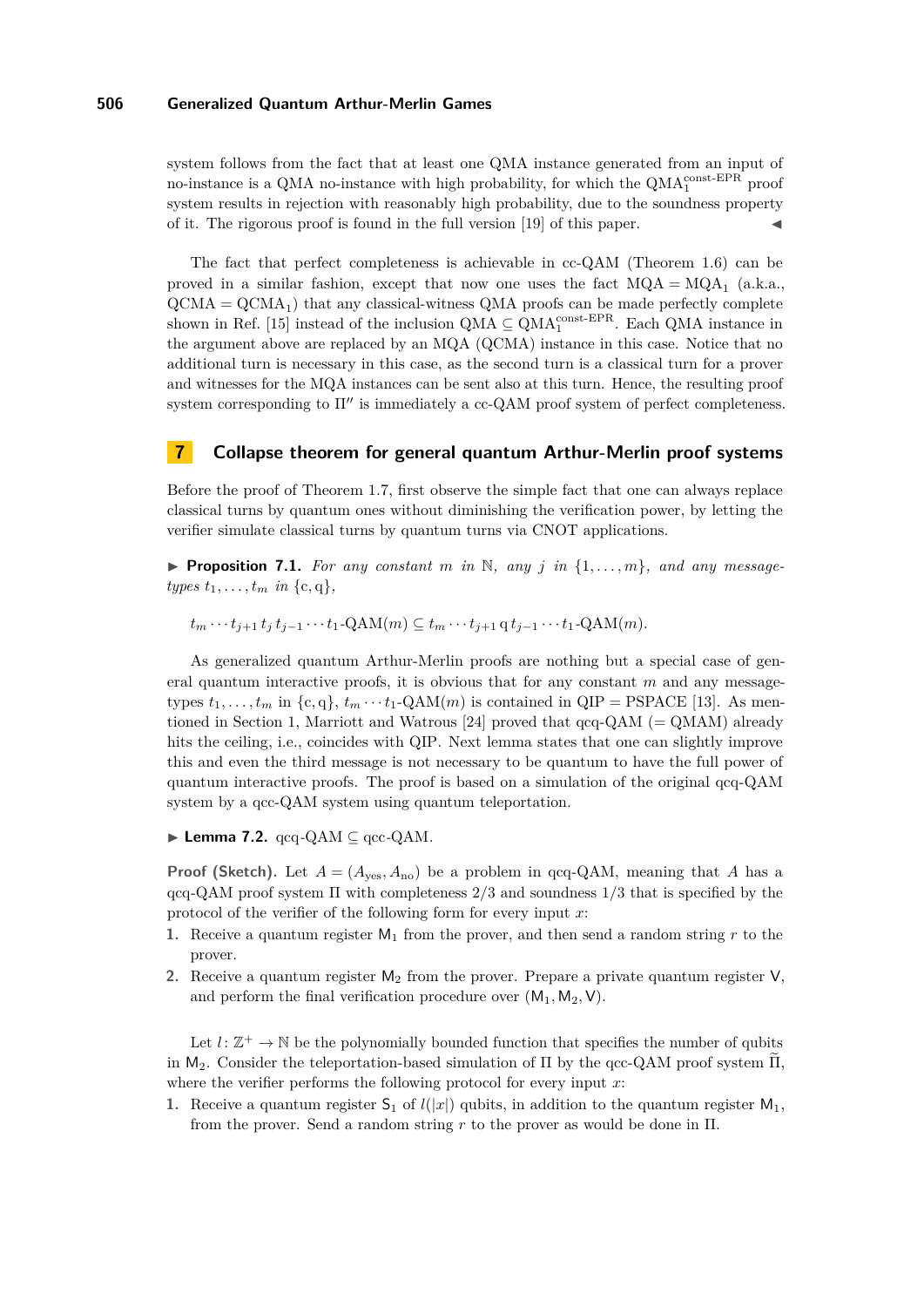**2.** Receive a binary string *b* of length  $2l(|x|)$  from the prover. Apply  $X^{b_{j,1}}Z^{b_{j,2}}$  to the *j*th qubit of  $S_1$ , for each *j* in  $\{1, \ldots, l(|x|)\}$ , where  $b_{j,1}$  and  $b_{j,2}$  denote the  $(2j-1)$ st and  $(2j)$ th bits of *b*, respectively. Finally, prepare his/her private quantum register **V** as in  $\Pi$ . and simulate the final verification procedure of the verifier in  $\Pi$  with  $(M_1, S_1, V)$ .

The claim follows from a rigorous analysis of this protocol, which is relegated to the full version  $[19]$  of this paper.

With Lemma [7.2](#page-18-1) in hand, Theorem [1.7](#page-5-0) is proved as follows.

**Proof of Theorem [1.7.](#page-5-0)** For the item (i), first notice that  $qqq-QAM$  is shown to be in qccc-QAM by an argument very similar to the proof of Lemma [7.2,](#page-18-1) with not the honest prover but the verifier preparing the EPR pairs. As  $qcq-QAM = QMAN = QIP = PSPACE$ , together with Lemma [7.2,](#page-18-1) this implies that  $qccc-QAM = qcc-QAM = PSPACE$ . As adding more turns to  $q t_3 t_2 t_1$ -QAM and  $q t_2 t_1$ -QAM proof systems does not diminish the verification power for any  $t_1$ ,  $t_2$ , and  $t_3$  in  $\{q, c\}$ , this establishes the claim in the item (i).

For the item (ii), again with a similar argument to the proof of Lemma [7.2,](#page-18-1) it holds that  $c \cdots$  cqq-QAM $(m)$  is included in  $c \cdots$  cqc-QAM $(m)$  for any constant  $m \geq 2$ , and thus, combined with Theorem [1.1](#page-3-0) and Proposition [7.1,](#page-18-2) the claim follows.

For the item (iii), it suffices to show that, for any constant  $m \geq 3$ ,  $c \cdots cq$ -QAM $(m)$  is included in  $c \cdots cq\text{-}QAM(m-1)$ . The case with  $m \geq 5$  is proved with an argument similar to that in the proof of Lemma [5.1,](#page-13-1) since the first three (resp. four) turns of the  $m$ -turn  $c \cdots cq$ QAM proof systems are classical when *m* is odd (resp. when *m* is even). In the case where  $m = 3$ , one modifies the construction of  $\Pi'$  in the proof of Lemma [5.1](#page-13-1) so that the message from the prover at the second turn (corresponding to Step 2 of  $\Pi'$ ) is quantum, consisting of  $(k(|x|) + 1)$  parts: the Y part and each  $\mathbb{Z}_j$  part for *j* in  $\{1, \ldots, k(|x|)\}\$ , corresponding to *y* and each  $z_j$  in Step 2 of  $\Pi'$ . In order to force the content in the Y part to be classical, the verifier simply measures each qubit in the Y part in the computational basis. The analysis in the proof of Lemma [5.1](#page-13-1) then works with the case where  $m = 3$ , i.e., the case where a ccq-QAM system is simulated by a cq-QAM system. The case where  $m = 4$  can then be proved using this result with  $m = 3$ , with the same argument as in the proof of Lemma [5.1.](#page-13-1)

Finally, for the item (iv), it suffices to show that, for any constant  $m > 3$ , c $\cdots$ c-QAM $(m)$ is included in  $c \cdots c\text{-}QAM(m-1)$ , which easily follows from an argument similar to that in the proof of Lemma [5.1,](#page-13-1) since all the messages are classical.

## <span id="page-19-0"></span>**8 Conclusion**

This paper has introduced the generalized model of quantum Arthur-Merlin proof systems to provide some new insights on the power of two-turn quantum interactive proofs. A number of open problems are listed below concerning generalized quantum Arthur-Merlin proof systems and other related topics:

- $\blacksquare$  Is there any natural problem, other than CITM and MAXOUTQEA, in qq-QAM that is not known to be in the standard QAM? Or is qq-QAM equal to QAM?
- Currently no upper-bound is known for  $qq-QAM$  other than  $QIP(2)$ . Can a better  $\sim$ upper-bound be placed on qq-QAM? Is qq-QAM contained in BP · PP?
- Does  $qq-QAM = qq-QAM_1$ ? In other words, is perfect completeness achievable in  $\blacksquare$ qq-QAM? Similar questions remain open even for QIP(2) and QAM.
- What happens if some of the messages are restricted to be classical in the standard quantum interactive proof systems? Does a collapse theorem similar to the qq-QAM case hold even with the QIP(2) case? More precisely, is the power of *m*-turn quantum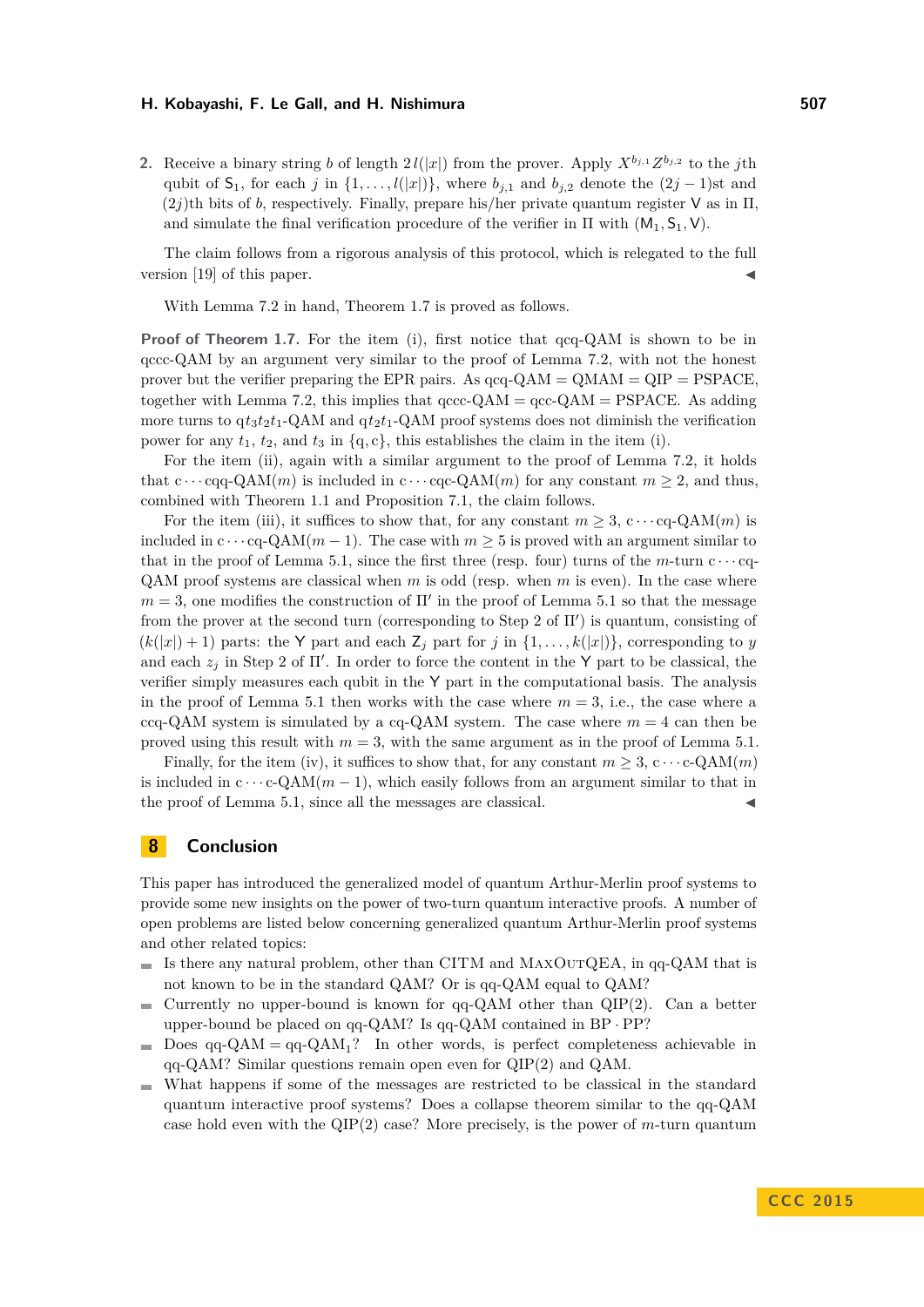interactive proof systems equivalent to  $QIP(2)$  for any constant  $m \geq 2$ , when the first  $(m-2)$  turns are restricted to exchange only classical messages?

For the last question above, note that one might be able to show a similar collapse theorem even with QIP(2) when the verifier *cannot* use quantum operations at all during the first (*m* − 2) turns (possibly by extending the argument due to Goldwasser and Sipser [\[10\]](#page-20-2) to replace the classical interaction of the first  $(m-2)$  turns by an *m*-turn classical publiccoin interaction, and then applying arguments similar to those in this paper, using some appropriate  $QIP(2)$ -complete problem like the CLOSE IMAGE problem [\[32,](#page-22-3) [12\]](#page-21-8), although the authors do not know if this approach works). A more difficult, but more natural and interesting case is where the verifier can use quantum operations to generate his/her classical messages even for the first  $(m - 2)$  turns, to which the Goldwasser-Sipser technique does not seem to apply any longer. A collapse theorem for such a case, if provable, would be very helpful when trying to put more problems in  $QIP(2)$  and more generally investigating the properties of two-turn quantum interactive proof systems.

**Acknowledgements.** The authors are grateful to Francesco Buscemi and Richard Cleve for very useful discussions. This work is supported by the Grant-in-Aid for Scientific Research (A) No. 24240001 of the Japan Society for the Promotion of Science and the Grantin-Aid for Scientific Research on Innovative Areas No. 24106009 of the Ministry of Education, Culture, Sports, Science and Technology in Japan. HN also acknowledges support from the Grant-in-Aids for Scientific Research (A) Nos. 21244007 and 23246071 and (C) No. 25330012 of the Japan Society for the Promotion of Science.

#### **References**

- <span id="page-20-8"></span>**1** Scott Aaronson, Salman Beigi, Andrew Drucker, Bill Fefferman, and Peter Shor. The power of unentanglement. *Theory of Computing*, 5:1–42 (article 1), 2009.
- <span id="page-20-6"></span>**2** Dorit Aharonov. A simple proof that Toffoli and Hadamard are quantum universal. arXiv.org e-Print archive, arXiv:quant-ph/0301040, 2003.
- <span id="page-20-7"></span>**3** Dorit Aharonov, Alexei Kitaev, and Noam Nisan. Quantum circuits with mixed states. In *Proceedings of the Thirtieth Annual ACM Symposium on Theory of Computing*, pages 20–30, 1998.
- <span id="page-20-1"></span>**4** László Babai. Trading group theory for randomness. In *Proceedings of the Seventeenth Annual ACM Symposium on Theory of Computing*, pages 421–429, 1985.
- <span id="page-20-9"></span>**5** Salman Beigi, Peter Shor, and John Watrous. Quantum interactive proofs with short messages. *Theory of Computing*, 7:101–117 (article 7), 2011.
- <span id="page-20-4"></span>**6** Avraham Ben-Aroya, Oded Schwartz, and Amnon Ta-Shma. Quantum expanders: Motivation and constructions. *Theory of Computing*, 6:47–79 (article 3), 2010.
- <span id="page-20-5"></span>**7** Jin-Yi Cai. Lectures in computational complexity, August 2012. Available at http://www.cs.wisc.edu/~jyc/710/book.pdf.
- <span id="page-20-3"></span>**8** André Chailloux, Dragos Florin Ciocan, Iordanis Kerenidis, and Salil Vadhan. Interactive and noninteractive zero knowledge are equivalent in the help model. In *Theory of Cryptography, Fifth Theory of Cryptography Conference, TCC 2008*, volume 4948 of *Lecture Notes in Computer Science*, pages 501–534, 2008. A full version available as Cryptology ePrint Archive, Report 2007/467, 2007.
- <span id="page-20-0"></span>**9** Shafi Goldwasser, Silvio Micali, and Charles Rackoff. The knowledge complexity of interactive proof systems. *SIAM Journal on Computing*, 18(1):186–208, 1989.
- <span id="page-20-2"></span>**10** Shafi Goldwasser and Michael Sipser. Private coins versus public coins in interactive proof systems. In Silvio Micali, editor, *Randomness and Computation*, volume 5 of *Advances in Computing Research*, pages 73–90. JAI Press, 1989.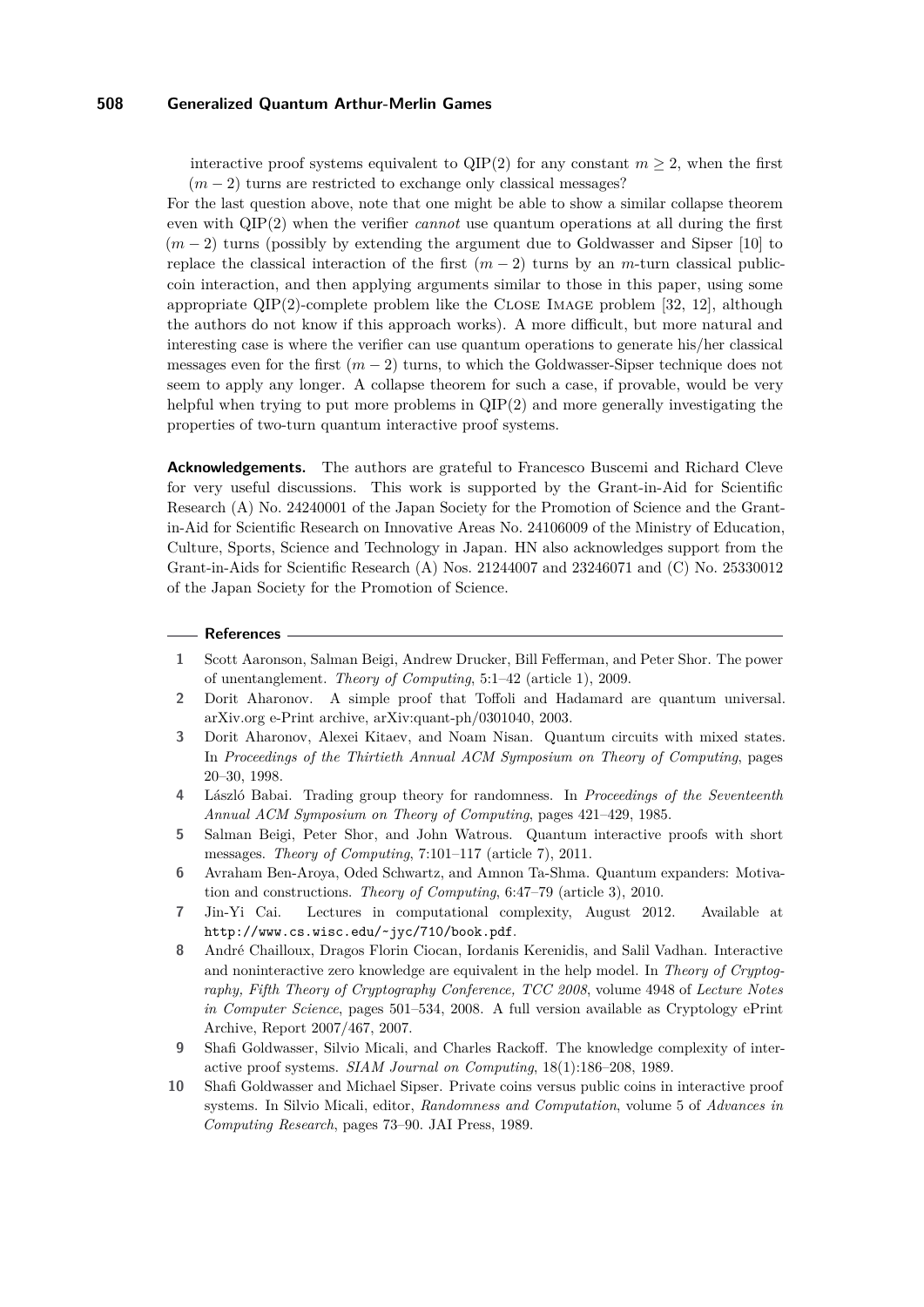- <span id="page-21-18"></span>**11** Gustav Gutoski. *Quantum Strategies and Local Operations*. PhD thesis, David R. Cheriton School of Computer Science, University of Waterloo, 2009. arXiv.org e-Print archive, arXiv:1003.0038 [quant-ph].
- <span id="page-21-8"></span>**12** Patrick Hayden, Kevin Milner, and Mark M. Wilde. Two-message quantum interactive proofs and the quantum separability problem. *Quantum Information and Computation*, 14(5–6):0384–0416, 2014.
- <span id="page-21-6"></span>**13** Rahul Jain, Zhengfeng Ji, Sarvagya Upadhyay, and John Watrous. QIP = PSPACE. *Journal of the ACM*, 58(6):article 30, 2011.
- <span id="page-21-7"></span>**14** Rahul Jain, Sarvagya Upadhyay, and John Watrous. Two-message quantum interactive proofs are in PSPACE. In *50th Annual Symposium on Foundations of Computer Science*, pages 534–543, 2009.
- <span id="page-21-13"></span>**15** Stephen P. Jordan, Hirotada Kobayashi, Daniel Nagaj, and Harumichi Nishimura. Achieving perfect completeness in classical-witness quantum Merlin-Arthur proof systems. *Quantum Information and Computation*, 12(5–6):0461–0471, 2012.
- <span id="page-21-5"></span>**16** Alexei Kitaev and John Watrous. Parallelization, amplification, and exponential time simulation of quantum interactive proof systems. In *Proceedings of the Thirty-Second Annual ACM Symposium on Theory of Computing*, pages 608–617, 2000.
- <span id="page-21-16"></span>**17** Alexei Yu. Kitaev, Alexander H. Shen, and Mikhail N. Vyalyi. *Classical and Quantum Computation*, volume 47 of *Graduate Studies in Mathematics*. American Mathematical Society, 2002.
- <span id="page-21-11"></span>**18** Hirotada Kobayashi. Non-interactive quantum perfect and statistical zero-knowledge. In *Algorithms and Computation, 14th International Symposium, ISAAC 2003*, volume 2906 of *Lecture Notes in Computer Science*, pages 178–188, 2003.
- <span id="page-21-14"></span>**19** Hirotada Kobayashi, François Le Gall, and Harumichi Nishimura. Generalized quantum Arthur-Merlin games. arXiv.org e-Print archive, arXiv:1312.4673v2 [quant-ph], 2014.
- <span id="page-21-12"></span>**20** Hirotada Kobayashi, François Le Gall, and Harumichi Nishimura. Stronger methods of making quantum interactive proofs perfectly complete. *SIAM Journal on Computing*, 44(2):243– 289, 2015.
- <span id="page-21-19"></span>**21** Hirotada Kobayashi, Keiji Matsumoto, and Tomoyuki Yamakami. Quantum Merlin-Arthur proof systems: Are multiple Merlins more helpful to Arthur? *Chicago Journal of Theoretical Computer Science*, 2009:article 3, 2009.
- <span id="page-21-0"></span>**22** Clemens Lautemann. BPP and the polynomial hierarchy. *Information Processing Letters*, 17(4):215–217, 1983.
- <span id="page-21-2"></span>**23** Carsten Lund, Lance Fortnow, Howard Karloff, and Noam Nisan. Algebraic methods for interactive proof systems. *Journal of the ACM*, 39(4):859–868, 1992.
- <span id="page-21-9"></span>**24** Chris Marriott and John Watrous. Quantum Arthur-Merlin games. *Computational Complexity*, 14(2):122–152, 2005.
- <span id="page-21-15"></span>**25** Michael A. Nielsen and Isaac L. Chuang. *Quantum Computation and Quantum Information*. Cambridge University Press, 2000.
- <span id="page-21-1"></span>**26** Christos H. Papadimitriou. Games against nature. *Journal of Computer and System Sciences*, 31(2):288–301, 1985.
- <span id="page-21-10"></span>**27** Bill Rosgen and John Watrous. On the hardness of distinguishing mixed-state quantum computations. In *Twentieth Annual IEEE Conference on Computational Complexity*, pages 344–354, 2005.
- <span id="page-21-3"></span>**28** Adi Shamir. IP = PSPACE. *Journal of the ACM*, 39(4):869–877, 1992.
- <span id="page-21-4"></span>**29** Alexander Shen. IP = PSPACE: Simplified proof. *Journal of the ACM*, 39(4):878–880, 1992.
- <span id="page-21-17"></span>**30** Yaoyun Shi. Both Toffoli and Controlled-NOT need little help to do universal quantum computing. *Quantum Information and Computation*, 3(1):084–092, 2003.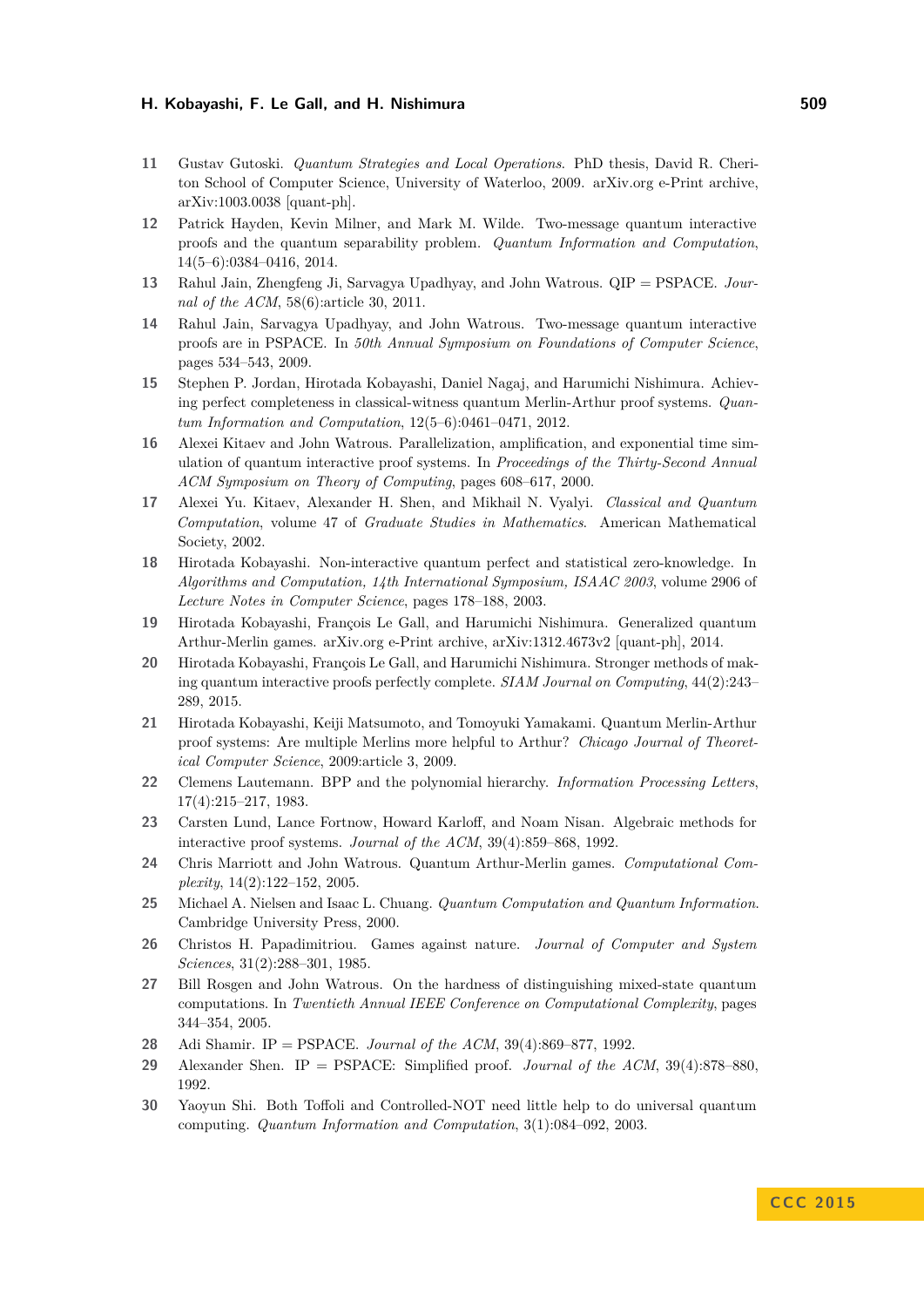- <span id="page-22-6"></span>**31** Peter W. Shor. Fault-tolerant quantum computation. In *37th Annual Symposium on Foundations of Computer Science*, pages 56–65, 1996.
- <span id="page-22-3"></span>**32** John Watrous. Capturing quantum complexity classes via quantum channels. Talk at the 6th Workshop on Quantum Information Processing, December 2002.
- <span id="page-22-1"></span>**33** John Watrous. Limits on the power of quantum statistical zero-knowledge. In *43rd Annual Symposium on Foundations of Computer Science*, pages 459–468, 2002.
- <span id="page-22-0"></span>**34** John Watrous. PSPACE has constant-round quantum interactive proof systems. *Theoretical Computer Science*, 292(3):575–588, 2003.
- <span id="page-22-4"></span>**35** John Watrous. Zero-knowledge against quantum attacks. *SIAM Journal on Computing*, 39(1):25–58, 2009.
- <span id="page-22-2"></span>**36** Stephanie Wehner. Entanglement in interactive proof systems with binary answers. In *STACS 2006, 23rd Annual Symposium on Theoretical Aspects of Computer Science*, volume 3884 of *Lecture Notes in Computer Science*, pages 162–171, 2006.
- <span id="page-22-5"></span>**37** Mark M. Wilde. *Quantum Information Theory*. Cambridge University Press, 2013.

## <span id="page-22-7"></span>**A qq-QAM-completeness of MaxOutQEA**

This section presents a proof of the MaxOutQEA problem being in qq-QAM. As the proof of Lemma [5.2](#page-14-1) essentially shows the qq-QAM-hardness of MaxOutQEA (a separate proof of which is found in the full version [\[19\]](#page-21-14) of this paper), this proves Theorem [1.3,](#page-4-0) the qq-QAM-completeness of MaxOutQEA.

#### ▶ Lemma A.1. MAXOUTQEA *is in* qq-QAM.

**Proof.** We present a reduction from the MAXOUTQEA problem to the CITM problem (with some appropriate parameters), by modifying the reduction from the QEA problem to the QUANTUM STATE CLOSENESS TO TOTALLY MIXED (QSCTM) problem presented in the full version of Ref. [\[8\]](#page-20-3), which relies on the analysis found in Section 5.3 of Ref. [\[6\]](#page-20-4).

Let  $x = (Q, t)$  be an instance of MAXOUTQEA, where Q is a description of a quantum circuit that specifies a quantum channel Φ, and *t* is a positive integer. For simplicity, in what follows, we identify the description *Q* and the quantum circuit it induces. Suppose that *Q* acts on  $m_{\text{all}}$  qubits with  $m_{\text{in}}$  specified input qubits and  $m_{\text{out}}$  specified output qubits. Let q and  $\varepsilon$  be two functions that appear in Eqs. (5.1) and (5.2) of Ref. [\[6\]](#page-20-4)<sup>[1](#page-22-8)</sup> to be specified later. We consider the quantum circuit  $Q^{\otimes q(|x|)}$  that runs  $q(|x|)$  copies of *Q* in parallel, and the  $(qt, d, \varepsilon)$ -quantum extractor *E* on  $q(|x|)$   $m_{\text{out}}$  qubits given in Ref. [\[6,](#page-20-4) Section 5.3], which is written as  $E = \frac{1}{2^d} \sum_{j=1}^{2^d} E_j$ , where  $E_j(\rho) = U_j \rho U_j^{\dagger}$  for unitary operators  $U_j$ . Let *R* be the quantum circuit that runs  $Q^{\otimes q(|x|)}$  and then applies *E* to the output state of  $q(|x|)$  *m*<sub>out</sub> qubits. By following the analysis found in Ref. [\[6\]](#page-20-4), one can show that

- (i) if  $x = (Q, t)$  is a yes-instance of MAXOUTQEA, there exists a quantum state  $\rho$  consisting of  $q(|x|) m_{\text{in}}$  qubits such that  $D(R(\rho), (I/2)^{\otimes q(|x|)} m_{\text{out}}) \leq \frac{3}{2}\varepsilon$ , and
- (ii) if  $x = (Q, t)$  is a no-instance of MAXOUTQEA, for any quantum state  $\rho$  consisting of  $q(|x|) m_{\text{in}}$  qubits, it holds that  $D(R(\rho), (I/2)^{\otimes q(|x|)} m_{\text{out}}) \geq \frac{1}{4 q(|x|) m_{\text{out}}}$ .

In fact, the item (i) follows from exactly the same analysis as in Ref. [\[6\]](#page-20-4), by taking  $\rho = \sigma^{\otimes q(|x|)}$  with  $\sigma$  being a quantum state of  $m_{\text{in}}$  qubits such that  $S(Q(\sigma)) \geq t+1$  (the condition  $S_{\text{max}}(\Phi) \geq t+1$  ensures the existence of such a state  $\sigma$ ).

<span id="page-22-8"></span><sup>&</sup>lt;sup>1</sup> Rigorously speaking, *q* in the present case corresponds to  $\frac{q}{2}$  in the left-hand sides of Eqs. (5.1) and (5.2) of Ref. [\[6\]](#page-20-4). This is due to the fact that the MaxOutQEA problem in this paper is defined using threshold values  $t + 1$  and  $t - 1$ , while the QEA problem in Ref. [\[6\]](#page-20-4) is defined using threshold values  $t + \frac{1}{2}$  and  $t - \frac{1}{2}$ .